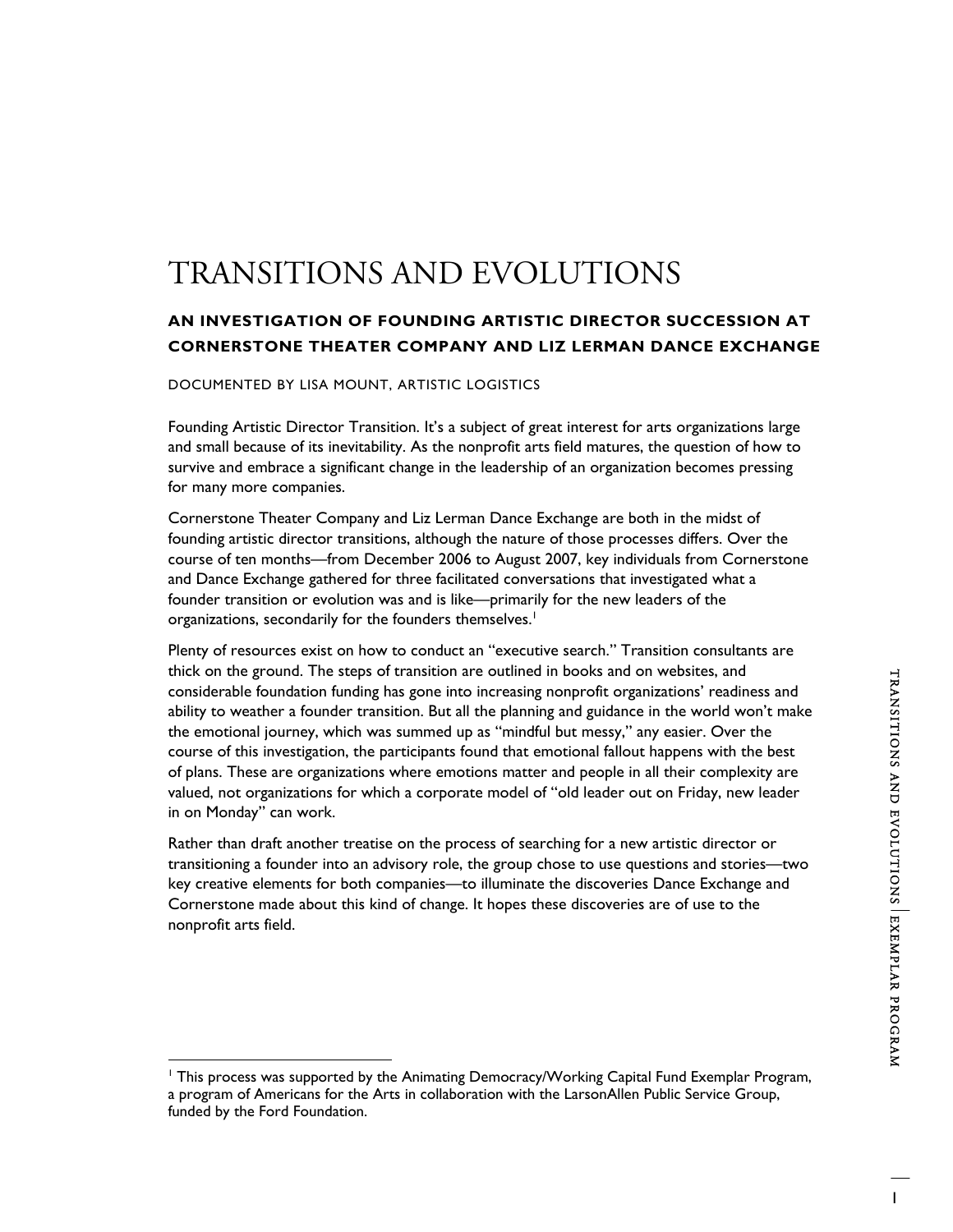Based on stories and questions that emerged from convening two performing arts innovators, some of the findings we drew from these conversations are, in brief:

- ♦ When knowledge is at the core of an organization, codifying artistic practices and methods becomes part of the transition process, in order to transmit the founders' learnings both to future practitioners within their companies and to the wider world.
- ♦ All parties potentially benefit when the founder's transition or evolution is the founder's choice and terms are negotiated with everyone's best interests taken into consideration.
- ♦ A founder's curiosity and interests change over the life of his/her organization; the nature of what an organization offers to its founder also shifts as institutions evolve and grow. How a founder deals with these changes is an individual decision.
- ♦ The mission and philosophy of an organization can remain constant even if a founder transitions out of the organization or to a new role; but an organization does have to articulate how its values exist independent of the founder.
- ♦ It is important to articulate individual and organizational desires early in a transition process, and to revisit them in cases where a transition is gradual.
- ♦ Leadership structure and personnel changes are nearly inevitable, and in fact may be desirable in supporting, balancing, and reflecting the essence of the founder transition.
- ♦ Founding artistic leaders are often generators of earned and contributed income; organizations struggle to find appropriate ways to leverage that for a departing founder.
- ♦ A negative financial impact from a founder's transition is likely.
- ♦ Serving the founder's and successor's needs simultaneously is challenging both artistically and financially.
- $\bullet$  Orienting the new leader especially one new to the company takes time and is made easier when the founder and the new leader have an opportunity to collaborate on an artistic project.
- ♦ While acknowledging the founders' "charisma factor" succeeding leaders question the expectation of charisma that may be placed upon them.
- ♦ In founder-led and ensemble organizations, the sense of ownership is higher among the artists and staff than among board members; boards are participants in the transition process but not the primary drivers or sole decision-makers.
- ♦ Transitions and evolutions don't stop with the artistic leadership of the organization. Everyone is affected.

# **CONTEXT**

Cornerstone and Dance Exchange are exemplars of a particular segment of the nonprofit arts field: mid-sized companies (\$1 to \$2 million annual budget) that are artist-driven (rather than board- or university-driven), focused on the creation of new work, deeply engaged in (and often making work out of) interactions with community, and decidedly risk-oriented. All of these factors impact the process of changing a founder's relationship to his or her company. They also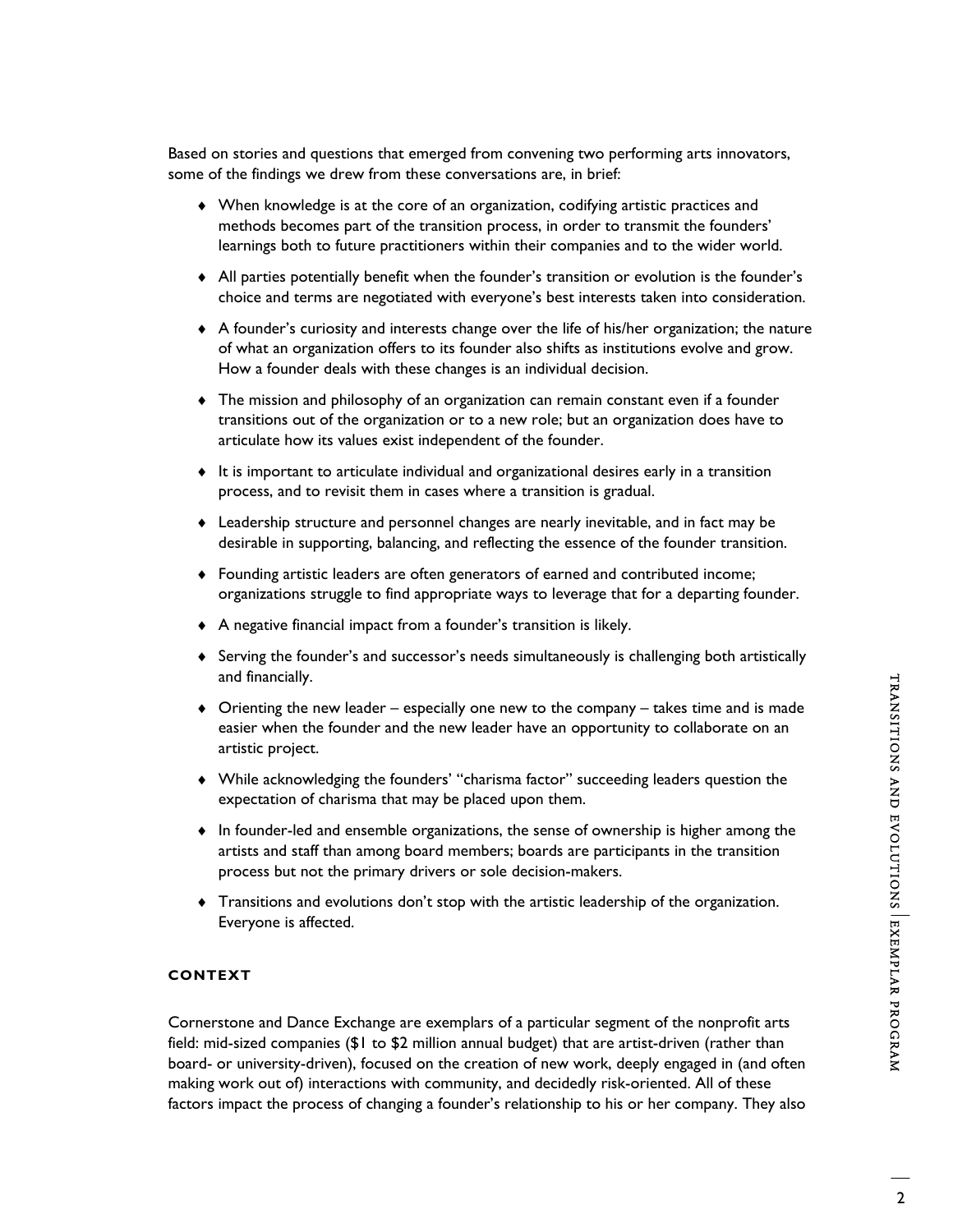defy an executive search model that might apply to a regional theater or major ballet company. As one participant pointed out, "The regional theaters have a stable model, and the model continues regardless of who's leading it. But small and mid-sized organizations are constantly shifting ground, re-addressing their mission, and changing shape." Another said: "In many ways, this is a case study of perpetual transition."

To understand the nature of perpetual transition, it's important to understand a little about each of the two subjects of this investigation. Far more detailed information is available on both companies' websites: www.cornerstonetheater.org and www.danceexchange.org.

## **Organizational Snapshots**

# *Cornerstone Theater Company*

Bill Rauch and Alison Carey founded Cornerstone Theater Company in 1986, with an ensemble of artists that included Lynn Jeffries and Peter Howard (who are still active members). From 1986 to 1991, the ensemble worked in rural communities, creating 12 productions in ten states**.** These shows were epic interactions between classic plays and specific American communities: Molière's disintegrating and combative families in the Kansas farmland, Shakespeare's civil strife in the streets of Mississippi, and Aeschylus' ancient rituals on a modern Native American reservation. In 1992, Cornerstone settled in Los Angeles, California, to begin urban residency work such as the Faith-Based Cycle, which examined many different beliefs and traditions. In 2006 it launched *The Justice Cycle*, a series of five new plays exploring how laws shape and disrupt communities. The company is often commissioned to collaborate with other major arts organizations. In 2004, it created the Cornerstone Institute to teach the process of making a show with, about, and for the residents of a particular place.

During this investigation in 2007, Michael John Garcés served as Cornerstone's artistic director, Shay Wafer as managing director, and Laurie Woolery as associate artistic director. Lynn Jeffries is the only original ensemble member who has been continuously employed by Cornerstone. Shay Wafer left Cornerstone in 2008 to work with the August Wilson Center for African American Culture in Pittsburgh.

## **Mission Statement**

Cornerstone Theater Company is a multi-ethnic, ensemble-based theater company. We commission and produce new plays, both original works and contemporary adaptations of classics, which combine the artistry of professional and community collaborators. By making theater with and for people of many ages, cultures, and levels of theatrical experience, Cornerstone builds bridges between and within diverse communities in our home city of Los Angeles and nationwide.

## **Values Statement**

- We believe society can flourish when its members know and respect one another, and we value theater made in that spirit.
- We value art that is contemporary, community-specific, responsive, multilingual, innovative, challenging, and joyful.
- We value theater that directly reflects the audience.
- We value the artist in everyone.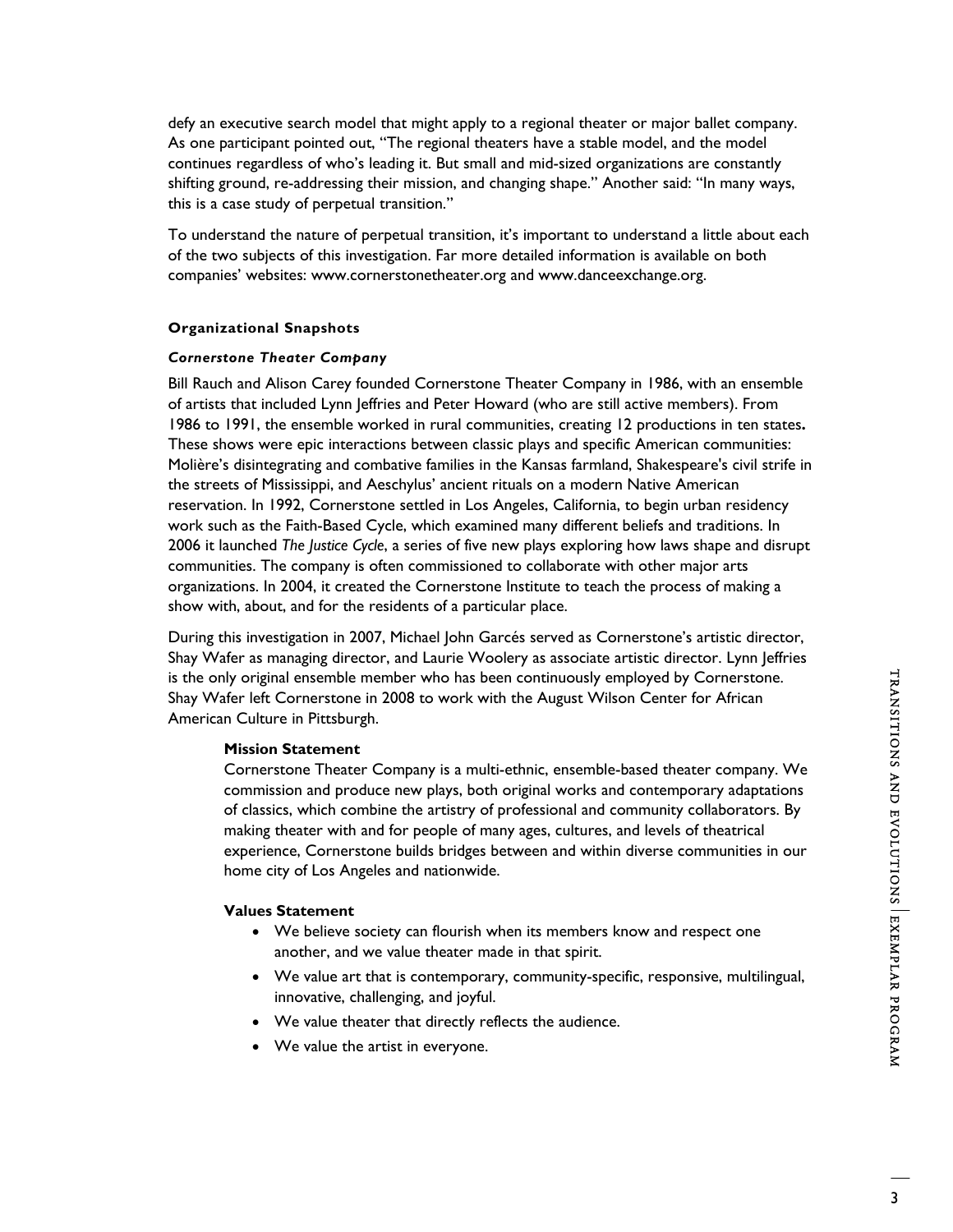## *Liz Lerman Dance Exchange*

Liz Lerman Dance Exchange was founded in 1976 following a production of *Woman of the Clear Vision*, which featured professional dancers and adults from a Washington, DC, senior residence. In the early years, the company functioned as an urban community-based school of dance that gathered dancers on an ad hoc basis for performance projects and community engagement at such sites as senior centers and hospitals. As performance opportunities increased, a regular ensemble coalesced and steadily built a reputation for innovative performance. Dance Exchange made its New York debut in 1983 with performances of *Docudance: Nine Short Dances About the Defense Budget and Other Military Matters*, a work whose up-to-the-minute topicality landed Liz Lerman and her company on the national media radar. Significant national recognition has continued, with *Hallelujah*—an investigation of what we are "in praise of"—taking place in cities around the U.S. from 1998 to 2002. In 1999, Dance Exchange was able to purchase its home base in Takoma Park, Maryland, and significant renovations were completed in 2006.

During this investigation, Liz Lerman served as founding artistic director, Peter DiMuro as producing artistic director, John Borstel as humanities director, and Jane Hirshberg as managing director. Elizabeth Johnson served as associate artistic director, but rehearsal and touring commitments made it impossible for her to participate in this process.

## **Mission Statement**

Liz Lerman Dance Exchange is a professional company of dance artists that creates, performs, teaches, and engages people in making art.

Since its start in 1976, and in each encounter, Liz Lerman Dance Exchange asks four questions:

Who gets to dance?

Where is the dance happening?

What is it about?

Why does it matter?

Dance Exchange answers these questions with a range of interrelated activities:

- Groundbreaking new dance works performed by a cross-generational company on major stages internationally, throughout the U.S., and at home in the communities of Maryland, Washington, DC, and the Mid-Atlantic region;
- Classes, workshops, and institutes for people who dance to make a living, people who dance to make a better life, and people who have never danced before; and
- Local and national projects that engage individuals, institutions, and communities in making and performing dances.

Liz Lerman Dance Exchange pursues a broad definition of dance as a multi-disciplinary art form that encompasses movement, music, imagery, and the spoken word. Throughout its programs, Liz Lerman Dance Exchange builds an accessible body of knowledge and makes meaningful connections between people and art.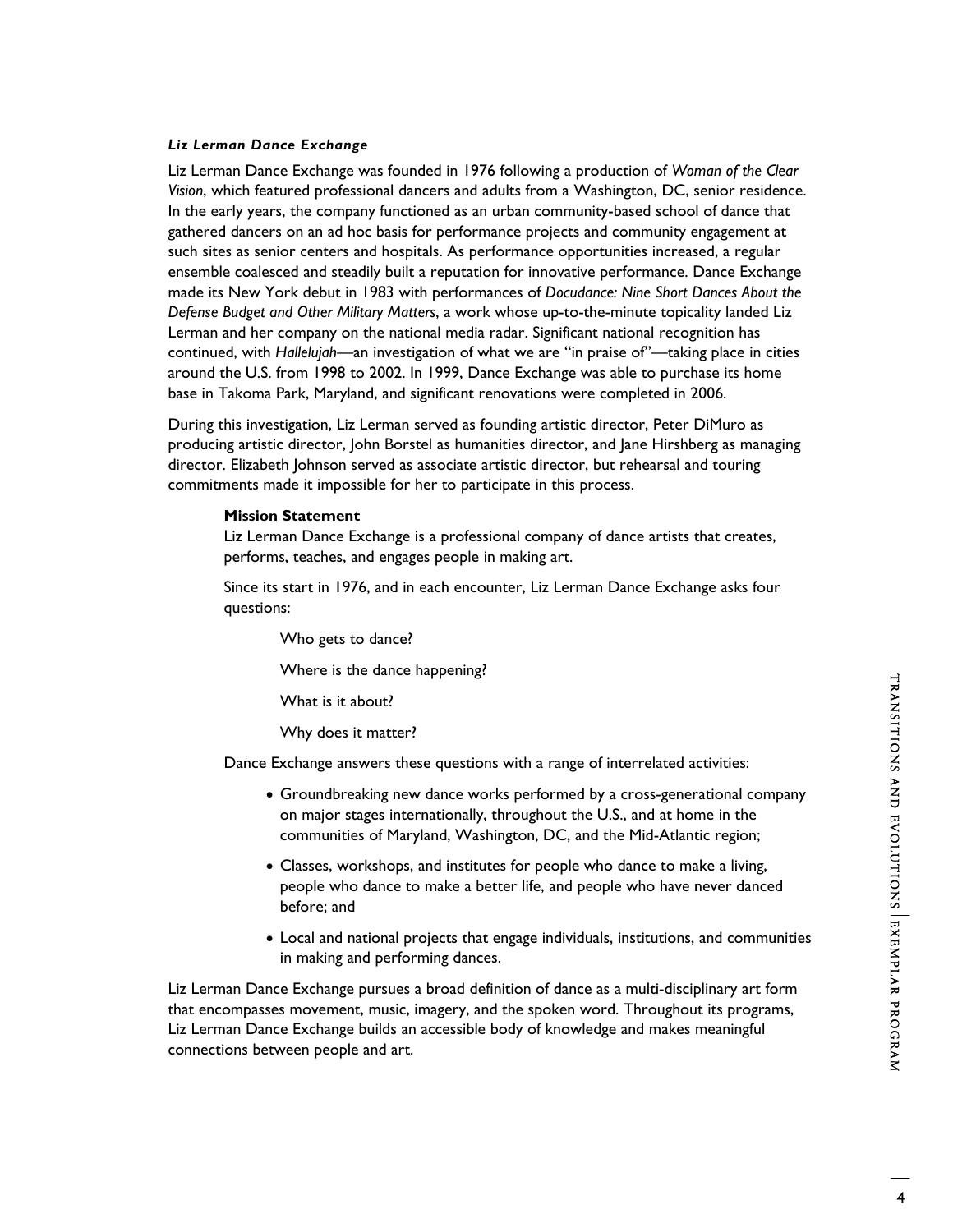## **Similarities and Differences Between the Organizations**

Cornerstone and Dance Exchange both work regularly with a set of artists and have clearly articulated artistic methodologies. As of December 2006, both had budgets of roughly \$1.4 million, staff of about 12 full time employees, and core companies of artists. Dance Exchange had seven core company members and 14 adjunct dancers, Cornerstone had 16 ensemble members, which included five full-time staff members, and a roster of 53 associate artists. Both companies create an average of three major shows each year, conduct performance and teaching residencies, and create educational shows and commissioned works. While once Liz Lerman and Bill Rauch were the dominant artistic voice of their companies, now multiple artists are choreographing and directing at their respective companies. Both have active boards of directors and strong local and national community connections, as well as excellent fundraising track records.

Significant differences between the companies are centered on leadership and governance. Cornerstone has a standard nonprofit theater structure of artistic director and managing director, but the ensemble—including the artistic, managing, and associate artistic directors makes major artistic decisions about content and hiring using a formal consensus process. Dance Exchange is collaboratively led (major decisions are made together) by the producing artistic director, managing director, and humanities director, with the founding artistic director serving in a strong advisory capacity. Dance Exchange owns its space, while Cornerstone rents. For 2006, Dance Exchange had a higher earned income percentage than Cornerstone (40 percent versus 15 percent, an anomaly, since theaters usually have a higher earned income percentage than dance companies).

## **The Investigation Process**

This project began when Cornerstone and Dance Exchange staff members realized at a convening of the Exemplar Program that they were both undergoing founding artistic director transitions. With Exemplar support, three meetings were convened from December 2006 to August 2007—in Takoma Park, Maryland, Los Angeles, California, and Sautee Nacoochee, Georgia—to further investigate the impact of these conditions.

The participants in the meetings remained consistent throughout the process. Cornerstone was represented by Michael John Garcés, Lynn Jeffries, Shay Wafer, and Laurie Woolery. Dance Exchange was represented by John Borstel, Peter DiMuro, and Jane Hirshberg. Lisa Mount facilitated the three gatherings and conducted telephone interviews with Bill Rauch and Liz Lerman, individually and together. Each meeting used a variety of artistic practices and facilitation techniques to build candid camaraderie and explore the topic of transition. Judging from regular opportunities for reflection on the sessions that were built into these encounters, the process was valuable for all involved, which speaks to the power of peer learning.

The first meeting was an opportunity to get to know one another and to begin discussions about individual and organizational experiences. The participants took an in-depth look at Liz Lerman Dance Exchange as a preface to the conversations. The second meeting continued the discussion with an in-depth look at Cornerstone's history. Participants attended rehearsals of work in progress during both of these meetings.

The final meeting was an opportunity for participants to synthesize the key findings they had learned throughout this process. Their experiences of these transitions had changed, in part because of this examination, in part because of continuing changes within these organizations and individuals, and in part because of the passage of time. The final meeting concluded with an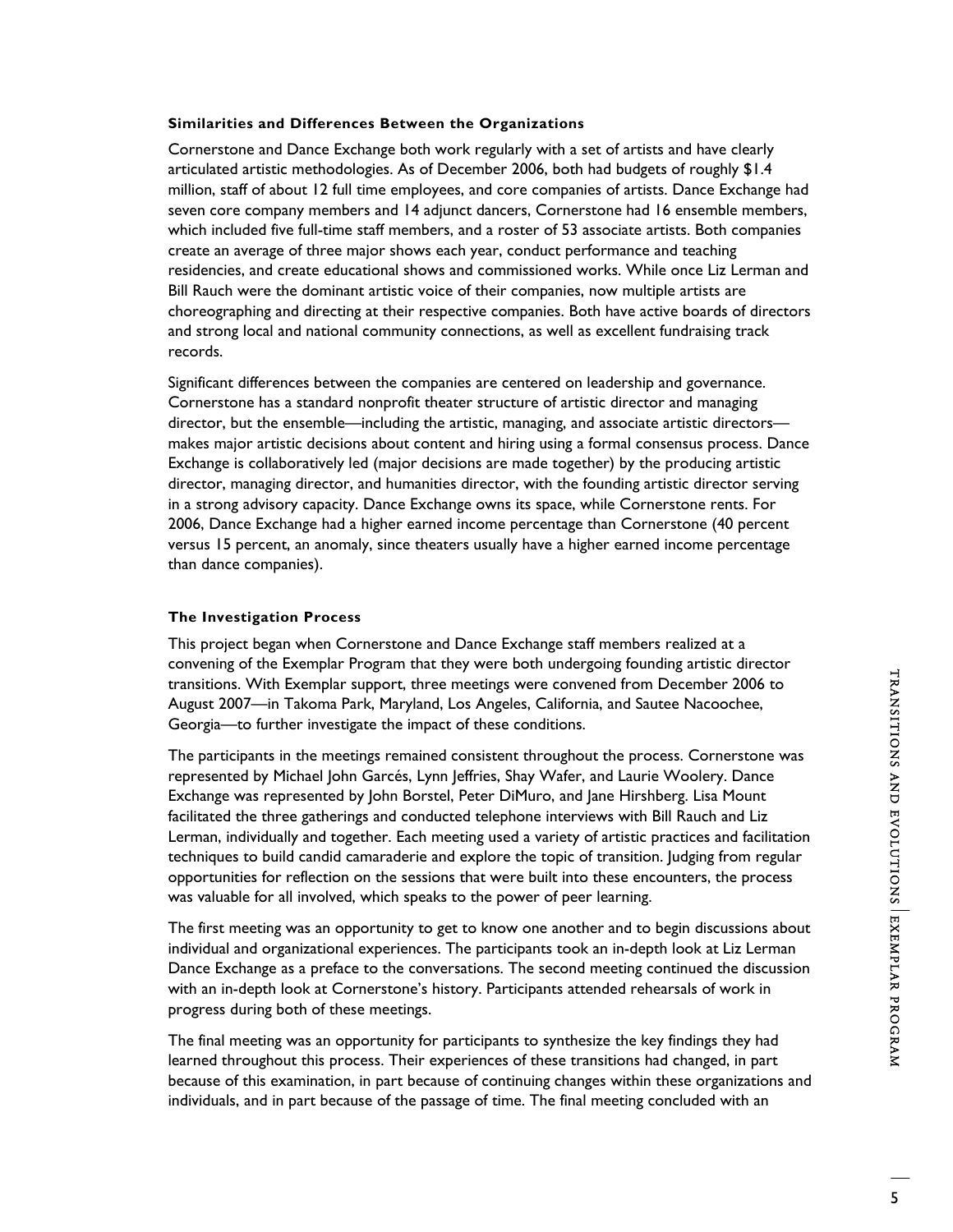exercise in crafting questions for imaginary peer organizations that might be preparing for a change in their founding artistic director's relationship to the company. Those questions—built off of the key findings—form the spine of the next section of this report.

## **TELLING TRANSITION STORIES**

Both Cornerstone and Dance Exchange are animated by their curiosity about the world, and both companies use questions to drive their work. Thus, using questions to navigate the stories of transitions is faithful to both organizations' artistic processes. (A list of these questions is included in Attachment A.)

## **Fundamental Questions**

Key findings:

- ♦ When knowledge is at the core of an organization, codifying artistic practices and methods becomes part of the transition process in order to transmit the founders' learnings both to future practitioners within their companies and to the wider world.
- ♦ All parties potentially benefit when the founder's transition or evolution is the founder's choice and terms are negotiated with everyone's best interests taken into consideration.
- ♦ A founder's curiosity and interests change over the life of his/her organization; the nature of what an organization offers to its founder also shifts as institutions evolve and grow. How a founder deals with these changes is an individual decision.
- ♦ The mission and philosophy of an organization can remain constant even if a founder transitions out of the organization or to a new role; however, an organization does have to articulate how its values exist independent of the founder
- ♦ The depth of the staff's—and, to a certain extent, board's—understanding of the organizational culture at work will impact the experience of this transition.

#### *Is an on-going founder relationship desired? Are all parties willing?*

Even though the word *succession* is used in this document as a general label, the two organizations defined this idea in very different ways. Dance Exchange has an on-going, salaried relationship with Liz Lerman, while Cornerstone and Bill Rauch do not. In both cases, these were the decisions of the founders, and all parties were willing to accept those terms. Bill is now the artistic director of the Oregon Shakespeare Festival. Liz's title at Dance Exchange has gone from artistic director to founding artistic director. Bill remains supportive of Cornerstone, but from a distance; this was a choice made in order to give the organization room to grow in new directions without a visible shadow of the founder (although in discussions, we acknowledged that founders cast long shadows, whether they're in the room or not). Succession for Cornerstone involved outside recruitment, a search committee, and the introduction of a new personality into an established framework and community. In contrast, succession at the Dance Exchange took place from within, with a longstanding company member/associate artist assuming many of Liz's day-to-day administrative and programmatic functions, even while Liz remains an important force in the company's artistic vision and profile. Therefore, even though the word *succession* is used in this document as a general label, the two organizations defined this idea in very different ways.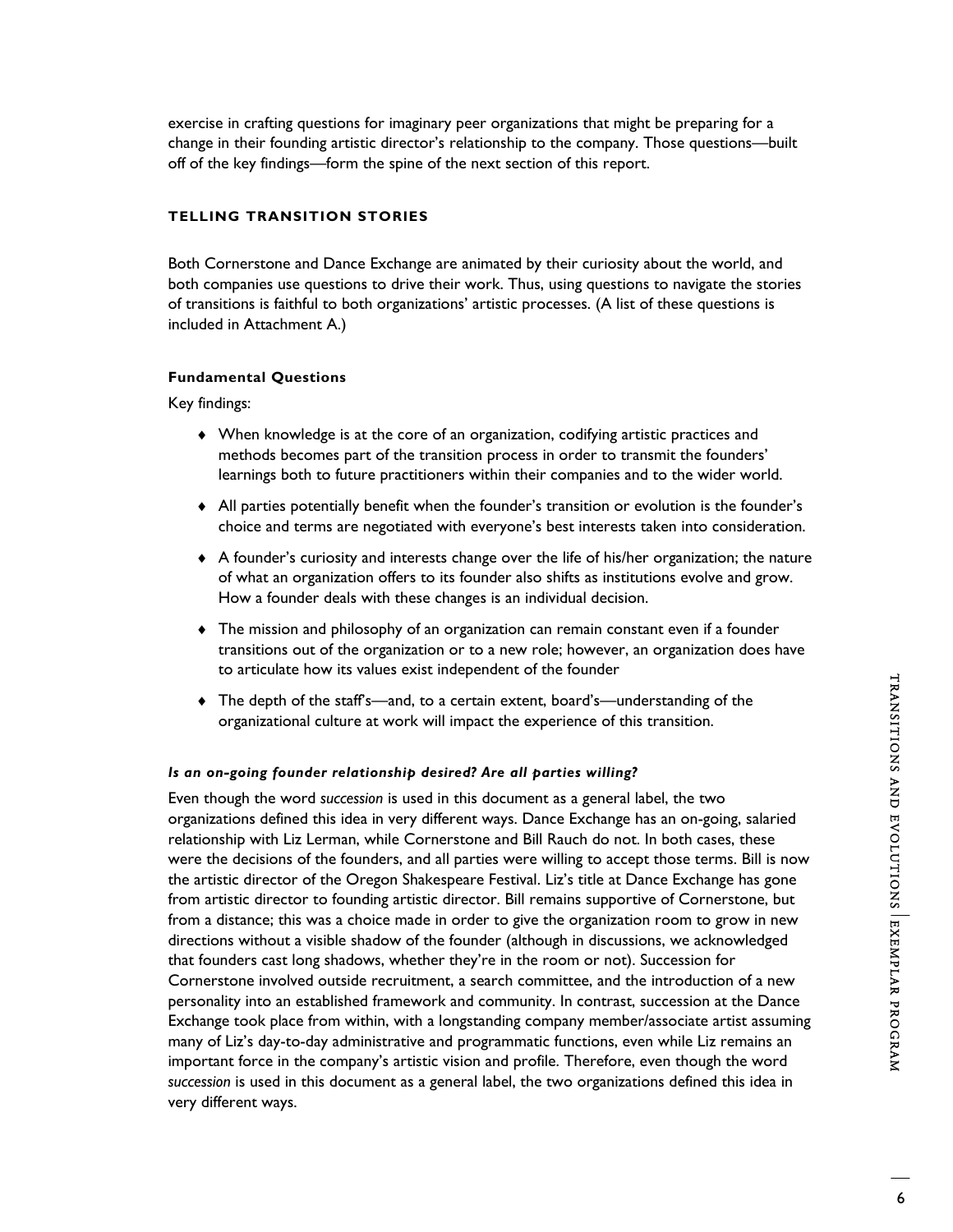The age of the two founders is another important contextual factor. In 2007, Liz turned 60, and Bill 44. Bill felt like he "probably had an Act 2 in my career that didn't involve Cornerstone." Liz, on the other hand, felt a strong pull to use this time to codify the processes she has developed for dance-making and human engagement, while continuing to use Dance Exchange to create the performance works that advance her ideas.

Bill: The step was collaborative, but it was done on my terms, I decided to step down. There's such a dramatic difference when a founder chooses to step down or when they're being asked to step down. I do think there's that pretty clear point—is your curiosity about what might be outside the organization greater than your curiosity about what you can accomplish in it? That's an important litmus test. I knew I would never find an artistic home with the same purity of mission. It's as good as it gets—the ability to have your life shaped and to impact others'. Letting go of that is really scary. But ultimately, I couldn't honestly say that every day I was bursting with new discoveries and new adventures and great unknowns. It's not a question of is the organization worthwhile, beautiful, or important. It's about your relationship to the organization. Are you holding it back? Inadvertently, accidentally, holding it back? If I'm not growing as much as I could, then I'm hurting the company.

Liz: I pushed the artistic director role as far as I could, and there are things that I lovingly did that I don't want to do any more. It's time for others to step into that role. I'm less interested in discovering myself in a different environment. Other environments don't look to be anywhere near close to nurturing in the best sense of the word: challenging, striving to be better. I didn't find them in academic dance programs, and I don't want to start another dance company (that would be suicide). I have zero interest in running a huge arts organization, like Bill. I've got the best one around. The main thing is John [Borstel] and I have to do the writing. This is about a set of principles and ideas that exist beyond personality.

In some ways, Dance Exchange has been rehearsing this evolution for a very long time. Liz has worked to build a humane institution in which everyone gets to grow, not just the leaders, but felt that the time had come when she couldn't do what the institution needed anymore. The endeavor now is to create an ongoing relationship between Liz and the company that enables Liz to stand without Dance Exchange, and Dance Exchange to stand without Liz, and all to stand together as needed.

# *Should you continue to exist as an organization? Why? What is core to your organization? Is your mission valid?*

Both Dance Exchange and Cornerstone were able to answer the first of these questions with a resounding yes. The work of each is vital, supported, and innovative. Both companies feel strongly that their work is a necessary response to contemporary conditions, and both are actively, artistically curious about ideas and issues. For both companies, knowledge is a core asset, and both organizations are firm in their belief that their innovative methodologies will be the key to future artistic and financial success. They have both developed training programs to transmit this knowledge.

Cornerstone Institute's Summer Residency and 2-Day Intensives offer training in hands-on creation of community-based theater. The Summer Residency is focused on professional training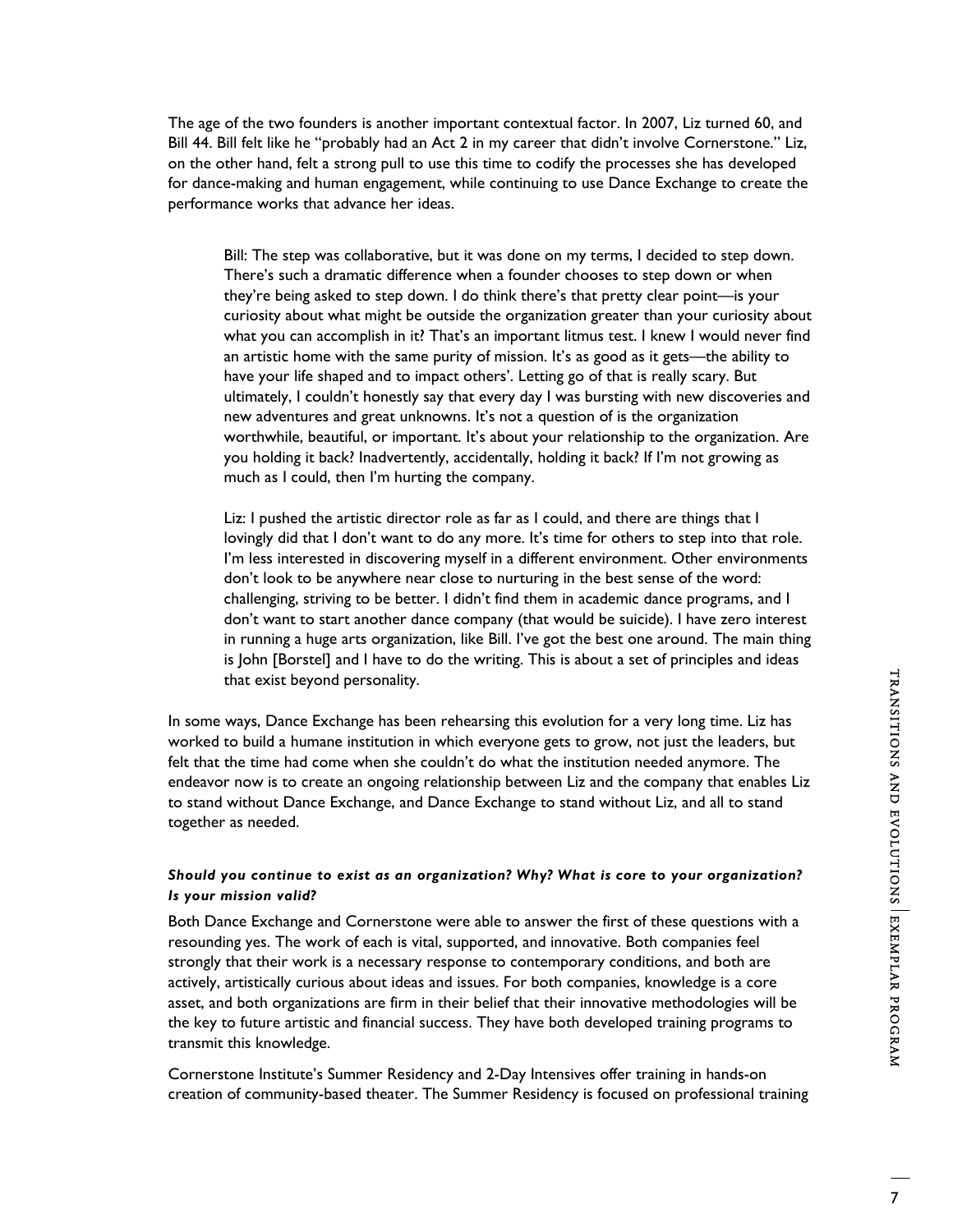for artists, with classroom training and production experience combining to provide a thorough understanding of the community collaboration process. The 2-Day Intensive is designed to reach individuals, organizations, and institutions unable to commit to a longer residency through a weekend or two-day program of workshops and discussions that condenses content from the Summer Residency curriculum.

Dance Exchange has offered institutes in weeklong and shorter formats since 1993. Building on a strategic planning process currently underway, the company is seeking to add and reconfigure programs toward a more pervasive definition of an institute. Its intent is to provide a rich set of training and other programs that deepen and extend Dance Exchange's impact beyond the arts community and the audiences attending its performances. Dance Exchange is focusing on developing new "knowledge products"—books and articles written by Liz, as well as other publications transmitted via video and Internet; formalized training for trans-domain dancers; and revenue- and impact-generating workshops, materials, tools, and new media.

## *Are your mission, philosophy, and methodology sustainable without your founder?*

For Cornerstone, the answer to this question is revealing itself to be yes. For Dance Exchange, all believe this to be so, but expect that five to ten years will pass before it is put to the literal test. Each organization has made a deliberate choice to maintain its philosophical base with or without its founder.

For Dance Exchange, Liz is central to the development of knowledge products that can be sold to the field, other parts of the nonprofit sector, and the corporate and private sector marketplace. She and John Borstel have the primary responsibility for documenting Dance Exchanges processes. Much is already in place in the Toolbox section of the Dance Exchange website. The ability to teach these methods, however, is spread widely among core company members and extends to some adjunct dancers as well.

Bill Rauch was integral to the development of Cornerstone's Summer Institute, and Institute Director Paula Donnelly and others worked closely with him to document the process of teaching Cornerstone's process in small rural communities in California. The result of each Institute has been consistent: a full production of a new play, specific to that community.

# *What parts of your mission and company aesthetic must you keep? What might you change?*

Neither company's mission has changed in the midst of this transition, although there are new perspectives at work. For Cornerstone, having a new artist in the mix, especially the artistic director, shifts the balance. Its work is getting slightly more political—though not radical. Whereas the company had been looking at issues through the lens of community, it is now looking at community through the lens of issues. It's a fresh approach that is more apparent internally than externally.

Dance Exchange is also exploring new artistic voices, encouraging and commissioning a significant quantity of new work from Liz Lerman, Peter DiMuro, Martha Wittman, Elizabeth Johnson, and Cassie Meador. This has engendered many discussions about the aesthetics associated with Dance Exchange's foundational four questions.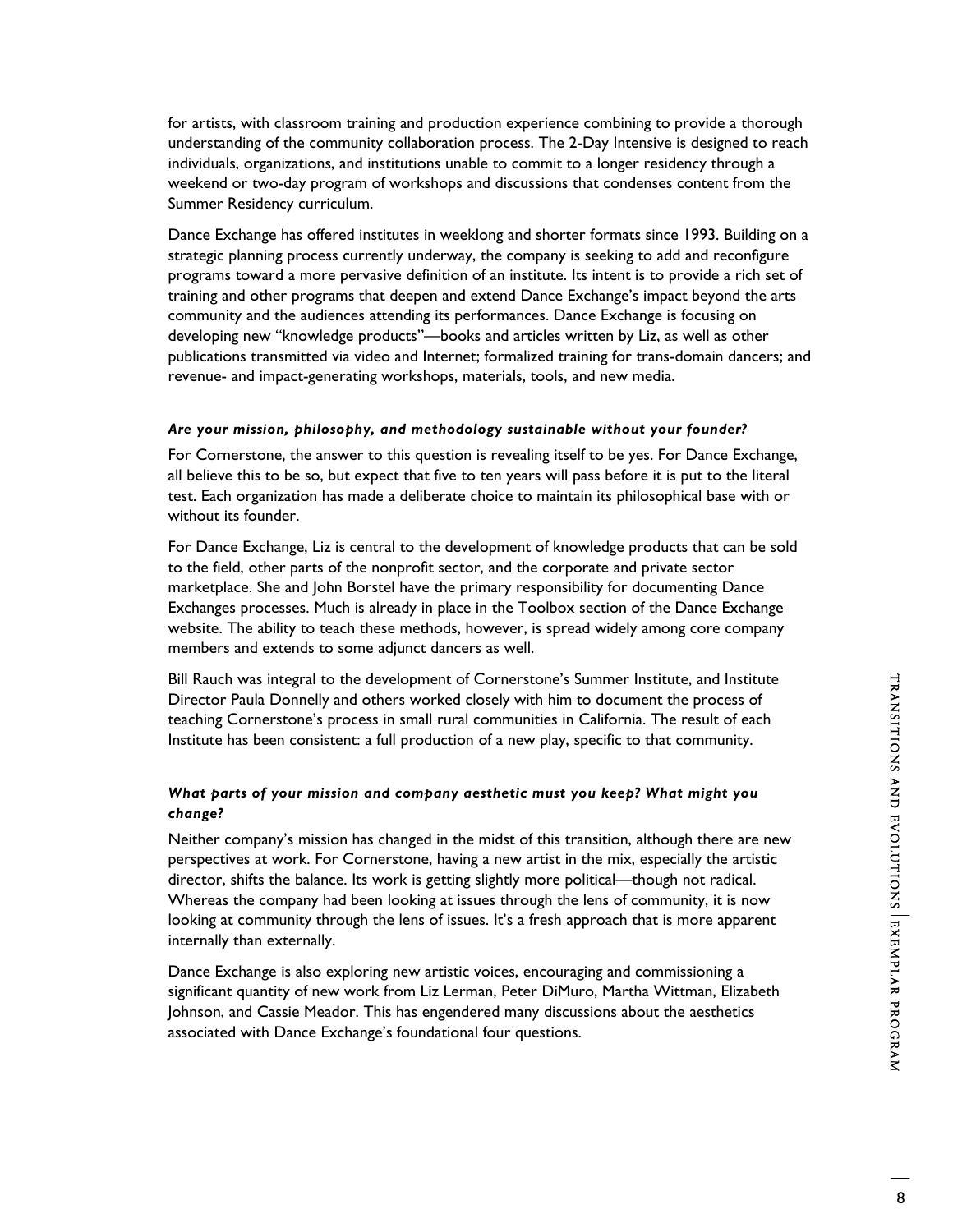Aesthetics are more changeable items. While such features as intergenerational casting, use of nonfiction subject matter, and incorporation of the spoken word have typified past Dance Exchange work, the question remains as to whether any of these is essential to defining the company's artistic product. There has long been an internal debate at Cornerstone about the different experiences of making ensemble work (where the cast includes ensemble and professional actors) versus work based on community residencies that include community performers. Michael John Garcés doesn't "feel the dichotomy of community versus ensemble work that vexes others."

## *What are the essential qualities you want in an artistic director?*

One quality can be conclusively named: For both companies, it is essential that the artistic director be an artist with experience and acknowledged excellence in process-oriented, community-engaged work. Lynn Jeffries, who was involved in Cornerstone's search process, was challenged in that process because she wasn't familiar with Michael's work as a director, and there was no real way for it to be a factor in the decision process. For Dance Exchange, Peter had spent 14 years working directly with Liz, and has a strong track record as a choreographer. The question remains in defining his role, however, as to the degree that choreographic work will ultimately be balanced with such other functions as curator, teacher, programmer, and facilitator.

#### *Do you know your organizational culture?*

There is no simple answer to this question, as organizational culture is a constantly evolving concept. Both companies have spent and continue to spend time examining their cultures, and both feel as if they could do more in this area but often must sacrifice introspection to the daily needs of producing and creating.

Because both organizations are nationally recognized for their work at the intersection of culture and community, there are a great many external expectations of internal culture. Cornerstone and Dance Exchange are often cited as "heroes" to many in the performing arts, with its concomitant hero worship, which—given the fallible nature of human beings—can lead to disappointments when organizational culture doesn't live up to outsized expectations. As John Borstel commented, "organizations can get encrusted in myth, which is both empowering and dangerous. Mythology is about truth rather than factuality."

There are also inherent contradictions here: artists are about possibilities, but organizations crave definitions. Both Cornerstone and Dance Exchange recognize the need for change and the need to be nimble. The staff and artists who thrive through a transition are the ones who are able to "jump off the deep end" and who appreciate complexity. These are rare individuals, working in opposition to societal systems that are structured with A-B-C grades and a right/wrong orientation. Peter mentioned that he appreciates "company members who can shift gears and work with either community members or professionals."

Cornerstone and Dance Exchange are often perceived as valuing process over product, in contrast to more traditional regional theaters or repertory dance companies where product appears to rule. It would be more accurate to say that these companies differ by virtue of making their processes public, and by valuing the impact on communities of engaging in the artistic process. However, it is precisely because they focus on products of high quality that they are able to sustain the community impact that they have achieved. Cornerstone and Dance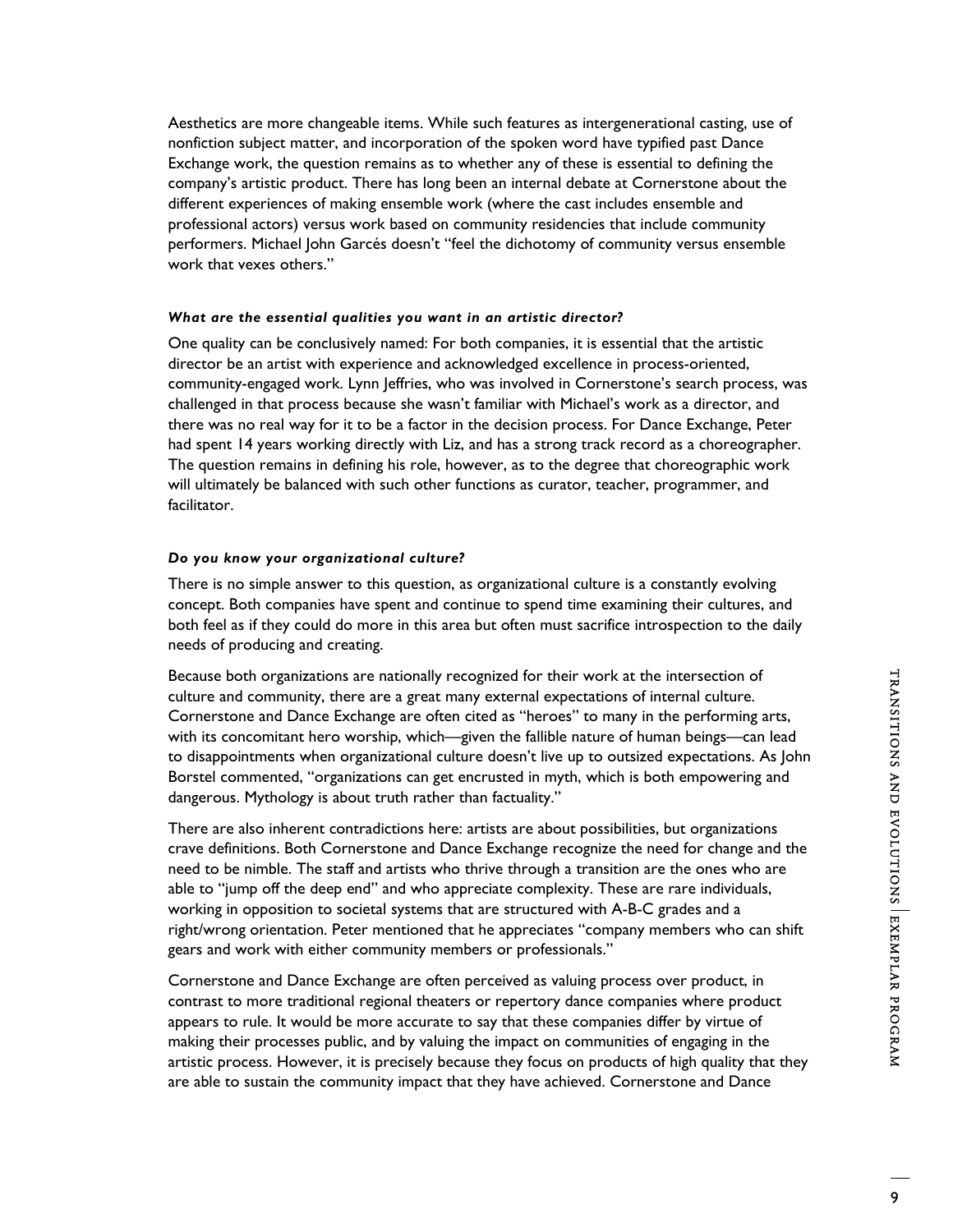Exchange balance the organic with the linear, and give equal value to cyclical and progress-driven chronology. They are oriented toward *also/and* rather than *either/or*.

For Dance Exchange, administrative structures endeavor to mirror creative structures—for instance, their use of the Critical Response Process. Dance Exchange is very deliberate in its efforts to use its community processes internally as well—such as the 'May I Borrow' exercise that emerged from *Hallelujah* as a way for people to articulate what they appreciate about others in a room. Dance Exchange acknowledged that it has a pattern of talking about ideas, letting them go, then watching them emerge as part of the work, almost organically. This may be a description of perpetual transition, ebbing and flowing through a company with the founder still present.

For Cornerstone, a major element of its organizational culture is the ensemble's sense of ownership. The ensemble has many codified processes, but also lots of unwritten rules. Laurie commented that "the ensemble culture enables an ability to turn difficulty around and make it positive; where an individual might abandon a conversation, the ensemble won't let you. It opens up necessary conversations." This is a challenging environment for a new artistic director to enter, understand, and affect.

## **Questions About the Future**

Key findings:

- ♦ Transitions or evolutions are about managing change, which makes planning essential.
- ♦ It is important to articulate individual and organizational desires early in a transition process, and to revisit them in cases where a transition is gradual.
- ♦ Leadership structure and personnel changes are nearly inevitable, and in fact may be desirable in supporting, balancing, and reflecting the essence of the founder transition.

## *Where do you want to be and what do you want to look like in five years? In ten years?*

In the future, both companies expect to have lots of art-makers—directors, writers, choreographers—with multiple perspectives and multiple media in which to work. Cornerstone expects a younger, newer ensemble, and more international and Latino influences. Dance Exchange looks to balance the composition of core, adjunct, and intern dancer/choreographers, sustaining diversified relationships with the artists who advance the company's work.

Both companies expect to earn income from teaching their methodology in a variety of situations, and both have an expectation of controlling (more) real estate. Both companies reasonably expect staff changes, and recognize a need for increased board leadership and contributions. Both companies see a greater ease for new people to enter into relationships with these organizations—"it's more about the organization than about the person leading it." Cornerstone expects there to be a changed relationship of the ensemble to the full-time staff of the company.

Five years from now, Liz expects that she "would probably still be making a dance every three years, teaching in the summers, writing, and maybe Dance Exchange represents me as a speaker." In ten years, she says, "it's a distinct possibility that I would be more emeritus and just around occasionally, and the organization will have taken on whatever it's becoming."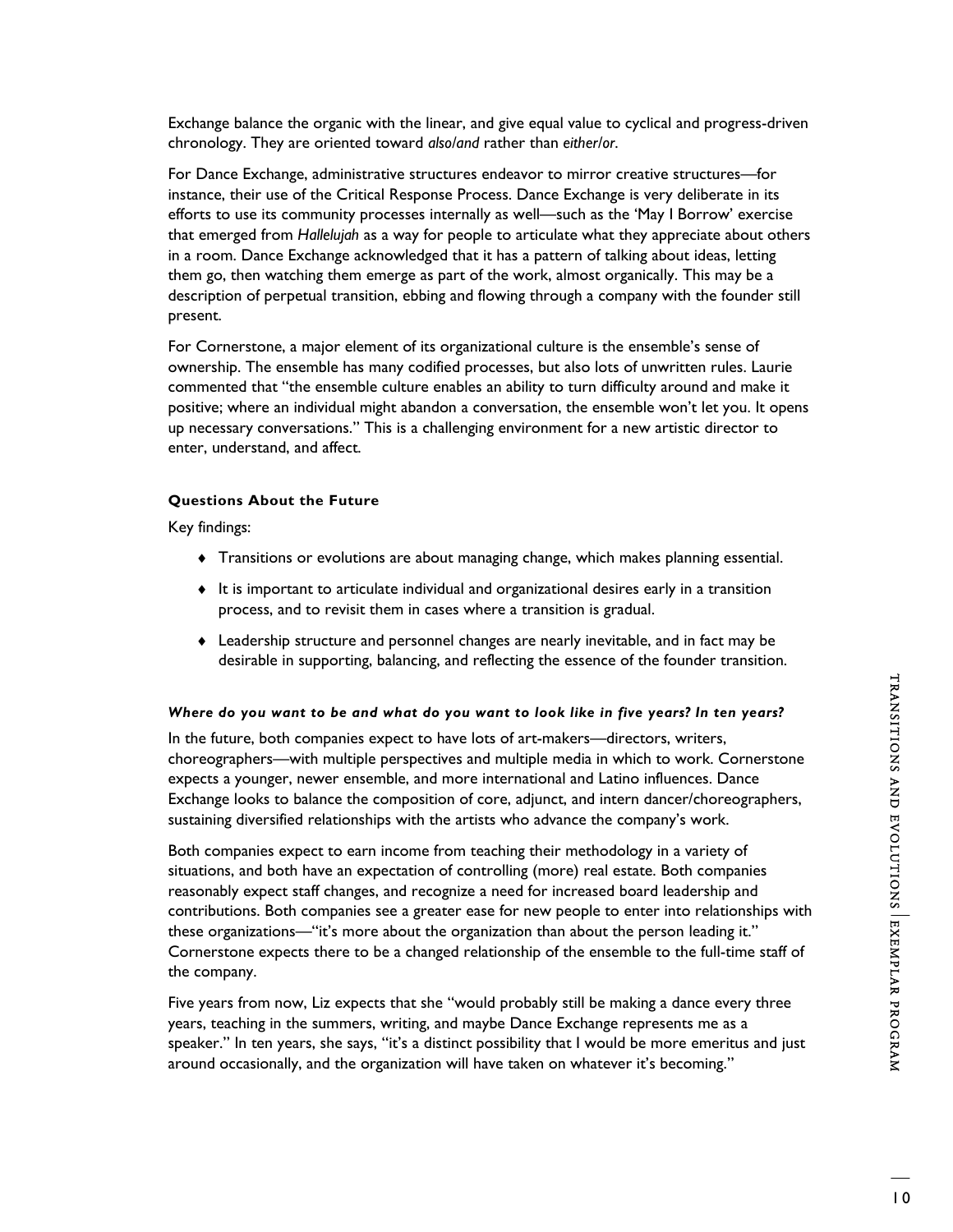## *What opportunities are ahead of you because of this moment?*

A leadership transition offers the possibility of a greater distribution of responsibility. Whereas the founders did everything at one point or another in the company's history, that's not expected of their successors.

For both companies, this moment holds an opportunity for an increased focus on the work, rather than the individual who pioneered it. Both companies see earned income opportunities because of this shift in emphasis and a larger pool of people who are trained to teach these principles and techniques.

Both companies' board giving increased as part of the transition. For Cornerstone, "the board made a decision, and they feel more ownership of the company for that."

## *Will you change your leadership structure as part of this transition?*

The fundamental structure of Cornerstone has not changed, but it may—a consensus-based ensemble is a difficult animal to manage at the \$1 million scale, even though it has many benefits for the organization and the art that is created. Leading a consensus-run ensemble is, in Michael's words, "inherently contradictory." One of the factors in Bill's decision to leave the company was his frustration with the consensus-run nature of the ensemble: "I believed in the beauty of consensus, but as a leader, I have lessons to learn that I wasn't able to get within the confines of that governmental set-up, where big picture policy decisions, like what communities to work with next, are made by consensus." As of early 2008, no decisions are imminent about the relationship of the ensemble to the organization, but questions about change are being considered.

The Dance Exchange structure has changed several times in the course of the preceding five years, going from a sole artistic director (Liz), to a structure of two co-artistic directors, to a plan for rotating the artistic director position as a three-year appointment, to the current leadership team structure. Creating a leadership structure that meets Dance Exchange demands is a perpetual work in progress.

# **Financial Implications**

Key findings:

- ♦ Founding artistic leaders are often generators of earned and contributed income; organizations struggle to find appropriate ways to leverage that for a departing founder.
- ♦ A negative financial impact from a founder's transition or evolution is likely.

# *What are the costs and benefits of your founding artistic director staying or leaving?*

Dance Exchange staff members often refer to Liz is as "the rainmaker"—hers is the most recognized artistic name in the company, and most of the inquiries for commissions and touring Dance Exchange receives are about Liz's work. Thus there is a clear benefit to Liz staying with the company, although this is a complicated financial issue because she rightfully earns the largest salary in the organization and has the most significant need for a substantial retirement package. Though the monies accrued to Liz as an individual rather than to the company as an institution, her MacArthur "Genius Grant" Fellowship brought a prestige and visibility to the company that had a positive financial impact on it from 2002 to 2007.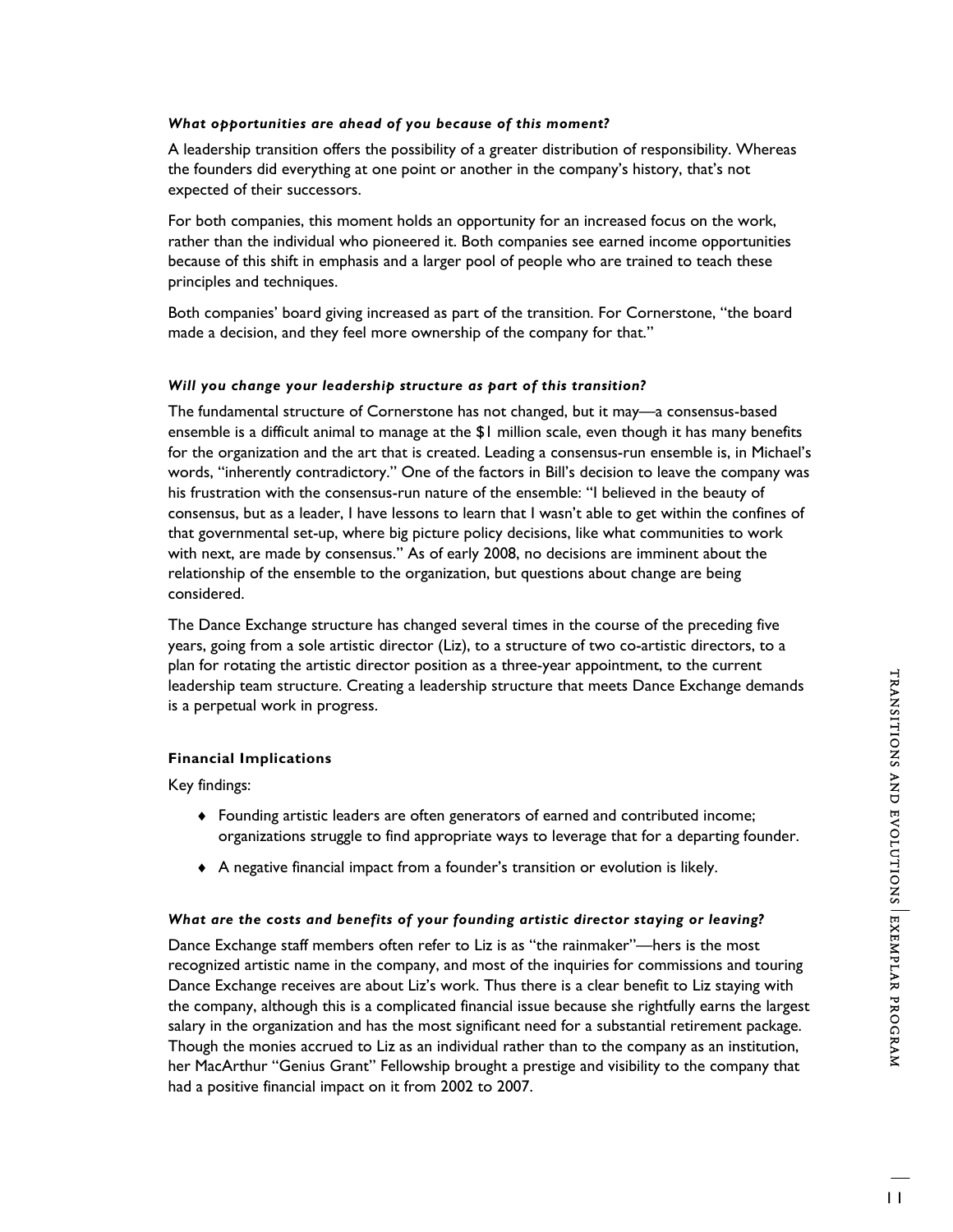While Bill had fulfilled a similar role in representing the face of the company for many years (including being the only artist to have received the inaugural *Leadership for a Changing World Award* from The Rockefeller Foundation), his sabbaticals and outside work in the several years before his departure had lessened his visibility somewhat.

The costs and benefits to the founder of changing their position must be acknowledged as well. Bill Rauch says he still has nightmares about Cornerstone's finances, even as he has 524 people on payroll to worry about at Oregon Shakespeare Festival. Liz recognizes the tension inherent in trying to diminish her "rainmaker" status. She finds herself at her peak earnings potential, and is considering accepting pay in addition to her salary for outside work that she once would have channeled through Dance Exchange to keep the organization solvent. (This is a common founder behavior.)

# *What will the financial impact of this transition be? How can you lessen the negative financial impacts?*

Cornerstone set up a fund with Bill's name on it to honor his contributions to the company and lessen the expected financial hit by increasing the organization's endowment. This was an idea that has been less than fully realized. Bill found it embarrassing to ask for gifts to a fund with his name on it, and he "didn't feel like the company fully embraced it. I wish I had followed my impulse and not had my name on it, because then I could have been more of an engine. I actually enjoyed raising money and writing grants (even though I complained)."

Cornerstone's budget decreased since Bill's departure, necessitating difficult decisions. With 85 percent of its income coming from contributed sources, Cornerstone is particularly vulnerable to changes in philanthropic fashion, which seem to happen every five to seven years. Further, during the one-year period preparing for Bill's departure, the company delayed planning its next big cycle of plays until they had chosen the new artistic director. The unintended consequence of this was that Shay, Michael, and Laurie felt like the company was running to catch up and build up projects and programming. Community-based theater and dance projects can take three years to come to fruition.

Change is expensive, and Cornerstone had extraordinary expenses during its search and transition process, including an executive search firm contract and consultancy fees paid to Michael prior to becoming his a fulltime staff member and to Bill for a few weeks after his departure. The Durfee Foundation gave Cornerstone a surprise grant to help defray these expenses, and the board increased its giving. A positive side effect of the transition is the board has maintained that heightened level of donations, as well as becoming more invested in the organization overall.

At Dance Exchange, Liz is busier than ever, and finances have rebounded from a perilous state that was reached in late 2005. Board giving has also increased. The organization financially repositioned itself in 2006 by leveraging the Dance Exchange building to consolidate long-term debt. In addition, the company has been successful in attracting new funding from a variety of sources.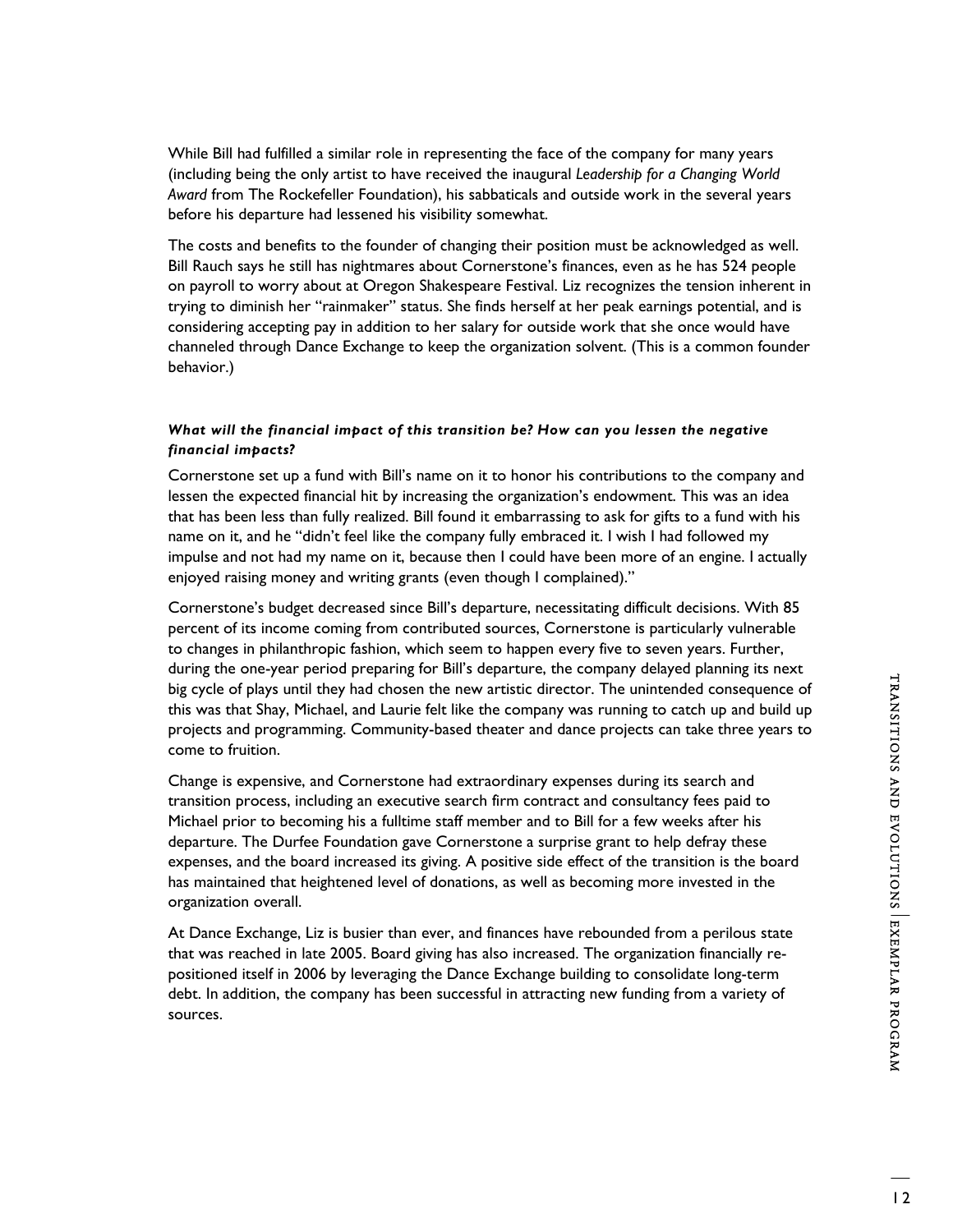# **Legacy and Relationships**

# Key findings:

- ♦ Serving the needs of the founder and successor simultaneously is challenging both artistically and financially.
- ♦ Passing knowledge to the new leader—especially one new to the company—takes time and benefits from an opportunity to collaborate.
- ♦ While acknowledging the "charisma factor" of the founder, succeeding leaders question the expectation of charisma that may be placed upon them.
- ♦ Sustaining and retaining staff and artists beyond the founder may be a daunting task for midsized organizations of this size.

# *What are the current definitions of the founding artistic director's legacy?*

For both Cornerstone and Dance Exchange, this question has been thoroughly explored, in large measure because both companies have such well-developed methodologies. For many other performing arts organizations, this may be more challenging to articulate. Interestingly, Dance Exchange continues to nibble at the question of whether Liz's name should remain on the company, near or long term. This reflects a dynamic that runs throughout this investigation—the push/pull of the power of the personality versus the work.

Bill: I so believe in the mission and so believe in the mission's ability to attract great people to make it happen. Even over the long haul, with no founders left.

Liz: We've got to get all the tools in order and get a book out. Sooner rather than later, because the ideas of the Dance Exchange will morph as other people take them on. But there's a tremendous amount of the material that's mine—my synthesis or my initiative. I'd like to get some of that written before it morphs into somebody else's—I support that, it's the point, but before that happens it would be good that we collect ourselves and say this is what it was.

Organizational longevity is also part of a founder's legacy.

Liz: I consider it an aspect of art and community life, it's like running a family, and being part of where the world is. I'm able to have interesting conversations with business people because I have an organization. Look how diversified we are. We have a central goal and a central commitment, and everyone in the organization learns how to manage the diversity. And we expand the diversity based on individual strengths.

In many ways, Cornerstone's ensemble holds the place of an ongoing founder relationship. While Lynn is the only ensemble member who has been with the company continuously since its beginning, collectively the ensemble holds the memory of the organization and has a substantial stake in quality control. This can sometimes slow down decisions about new directions, and the specter of "we've never done it that way" arises in moments of creative difficulty, but the ensemble also ensures that the organization will never stray far from its mission to build bridges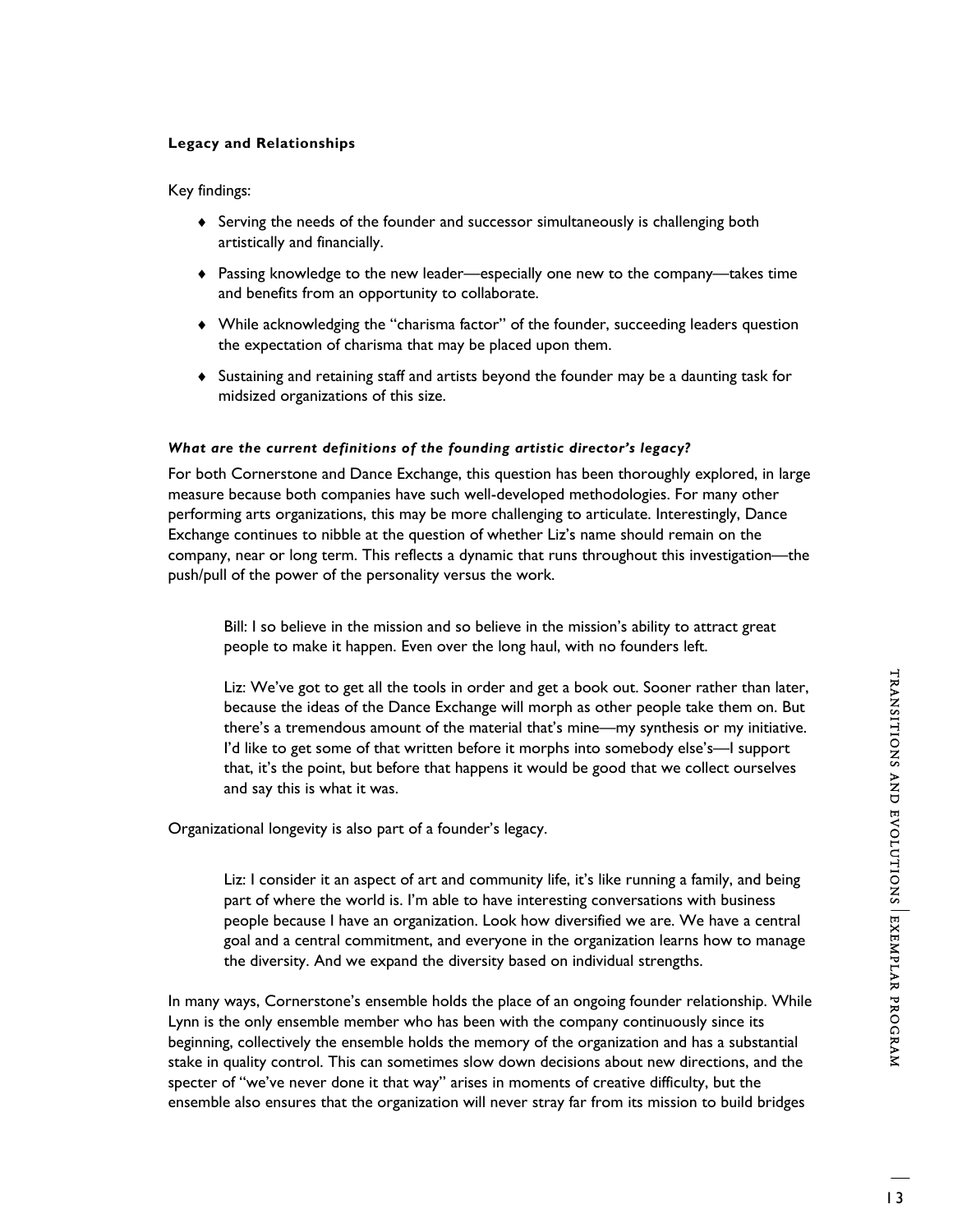seems to play out the following dynamic: some ensemble members seem to feel 'I've been here X years, and put in a lot of sweat equity. I deserve Y (recognition, opportunity, authority) that the founder gets.' But feelings of entitlement, however justified, don't match the economic realities of a midsized organization. For both Cornerstone and Dance Exchange, it's a struggle to balance what people get out of the organization with what they put into it. *How will the founder be honored, acknowledged, and remembered?* 

As mentioned earlier, Cornerstone set up a fund with Bill's name on it as one method of acknowledging his work as the organization's cofounder. Bill's profile remains on the Cornerstone ensemble Web page, and his contributions to the company's methodologies are regularly acknowledged. Bill is also listed as the cofounder wherever the ensemble is listed. All parties are open to finding the right ongoing role for Bill in relation to Cornerstone, whether it's supporting from a distance, making the occasional fundraising call, or returning in the future to create or direct a production.

through collaborative artistic endeavors. The challenge of the ensemble as founder placeholder

For Liz, the question is one of appropriate financial compensation as well as authorship credit— "What is the founder owed?" When a founder stays with a company, especially as she nears the years traditionally considered for retirement, all present feel that there is an economic obligation to her. This is acute when an organization is small or culturally specific, because there are fewer opportunities for meaningful employment. It's a question of both capacity and will. Is there a board commitment to sustaining a mature organization? This is an ongoing discussion for Dance Exchange board and staff. They have no precedent to follow that addresses how and whether 25 to 30 year-old organizations should be responsible to their founders.

# *How will you prepare and create tools for the new artistic leader?*

This is one point on which the experiences of Cornerstone and Dance Exchange diverge. For Peter, his years as Liz's associate—often working side by side with her in rehearsals—have made him an integral part of the company, well-known by all involved. Creating space for his individual vision is the challenge here. John asked: "When moving from an individual at the center of a company to a philosophy at the center of the company, what is the artistic director's role? Is he caretaker? Interpreter of philosophy? A creator of work outside the company? He's dealing with the expectations of being the replacement or successor." There are fundraising challenges associated with this as well: In a multi-leader structure, the person who represents the company to the funders often changes, and that contradicts the funders' expectations. This is an external education issue for Dance Exchange.

For Cornerstone, Michael found himself entering a culture, structure, and methodology that seemed "monolithic." He thought he'd run it and change it, but came to find it's dynamic and constantly in flux. He has the opportunity to shape each project and be a part of it, but it's a role that's always evolving. Most importantly, he inherited an ensemble that was not of his choosing. As one participant said, "Bill had chosen everyone who was working with him. Then everyone chose Michael."

Michael had been a free-lance director for many years before coming to Cornerstone, and found that he went from "one kind of stress, responsibility, and busy-ness to another." He had been seeking a change in his way of art-making, wanting a better balance between writing and directing, because "free-lance directing can suck the soul out of you." However, Michael pointed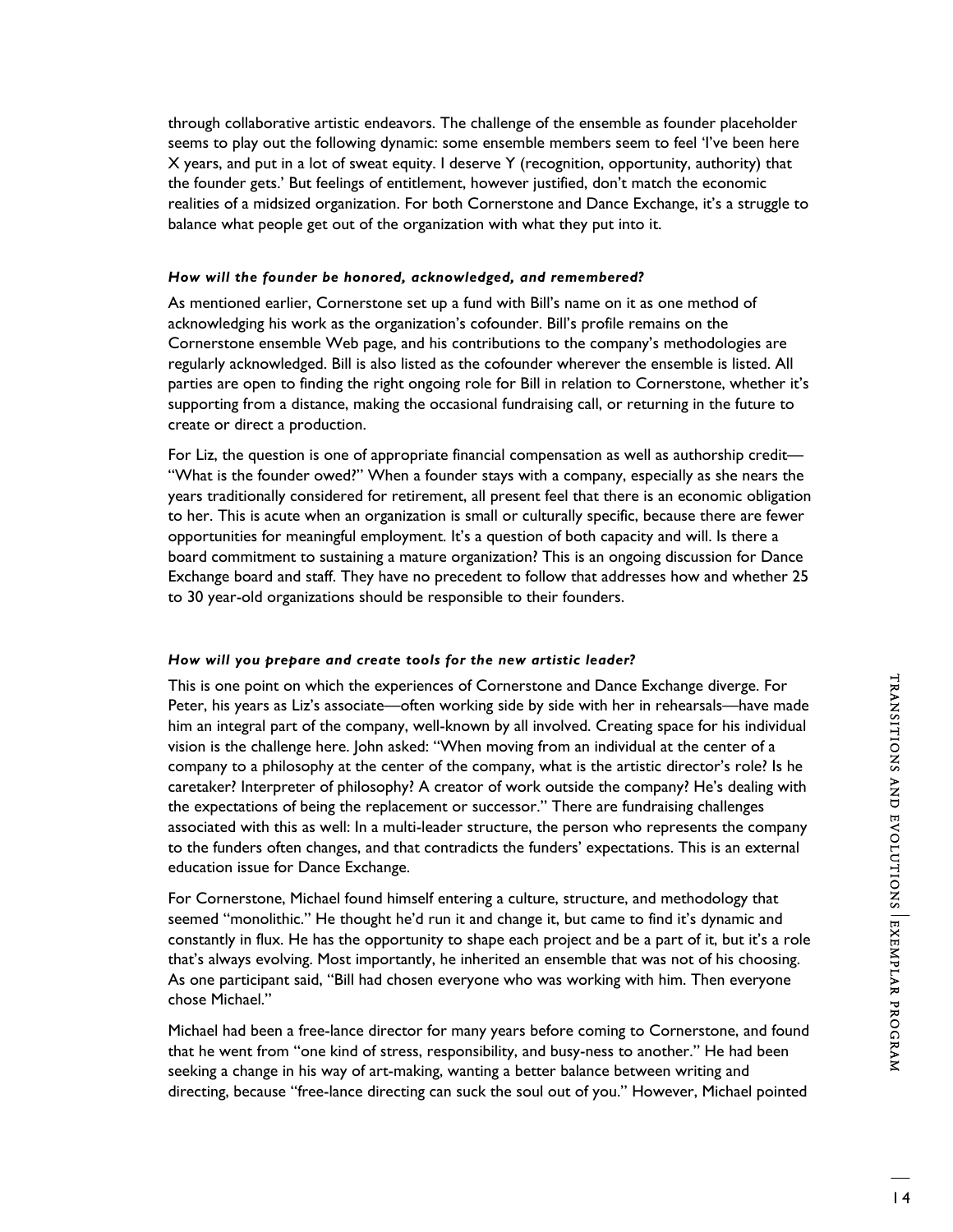out the different time frames under which he's now working: "As a freelance director you are expected to build community in a month; at Cornerstone, you build community over years."

There are decisions a new artistic director can make that the predecessor couldn't, and the new person almost inevitably has to make changes. However, Michael felt that if he had been part of the ensemble before becoming artistic director, the changes he instigated would have happened sooner. For Peter, as a long-time company member, "there's something about loyalty"—he didn't know if he could make sweeping changes. Dance Exchange's methodology mitigates against them as well, being centered on "how do I grow from this" and "how do I make it work with whom I've got."

The story of Michael's integration into Cornerstone's methods is a powerful one. Bill had begun directing a Cornerstone production of *The Falls* at the Guthrie Theatre in Minneapolis when a sudden family illness took him away from the project. Michael was called in to take over rehearsals, and the two collaborated—primarily long distance—in realizing the production. They have very different working styles, which made for some tense moments, but it was an ideal—if inadvertent—way to make manifest the transition from one leader to the next. Fortunately, Bill was able to return to the production two days before it opened. What was most important about this moment was it allowed Bill and Michael to engage in deep conversation about an actual project and to share insights, perhaps the most important tool an incoming artistic director for Cornerstone can have.

#### *How dependent are you on your founder's charisma? Are there ways to transfer that?*

The first thing to acknowledge in this discussion is that Peter and Michael are both very charismatic individuals, but in different ways than their predecessors. Successors often endeavor to lead more by encouraging diversified leadership held by those in the room (ensemble, company, community members).

Both Michael and Peter feel some resistance to being inspirational—they can both do it, when called upon, but are wary of the emotional expectations inherent in being the "inspirer," and the feeling that they're faking it just to fulfill an obligation. Michael expressed his suspicion of 'the cult of personality' and his sense that a charisma-based organization is fragile. The two agreed that many times they want the company all to be leaders, together. John felt that "it nurtures codependence if you always turn on the inspiration speech when it's expected," while Jane asked if there was "a confusion between vision and inspiration." Lynn offered that "no one in the ensemble wanted group leadership, we want a designated leader. Someone needs to 'move the cart forward'." Shay felt an obligation as a leader to inspire the people working for her, even as she held a private attitude of "be an adult and do your job."

More important to an organization than a founder's charisma, however, is that its new artistic leader is able to make the right decision "in the moment." A lot of time was spent talking about a phenomenon where it looks like a leader or an artist is just making it up as they go along, but what is really happening is a genuine intersection of experience, craft, and inspiration. The actual moment of creativity can't be taught, and inspiration can't be defined in advance. Knowledge is used in the moment, as needed. Process is valuable, informed intuition is priceless.

In many ways, teaching the founder's knowledge of how to make split-second decisions is the work of the Cornerstone and Dance Exchange Institutes. This is also an essential trait for all members of an organization in transition: people with multiple abilities and diverse experiences will be able to adapt to a shifting environment.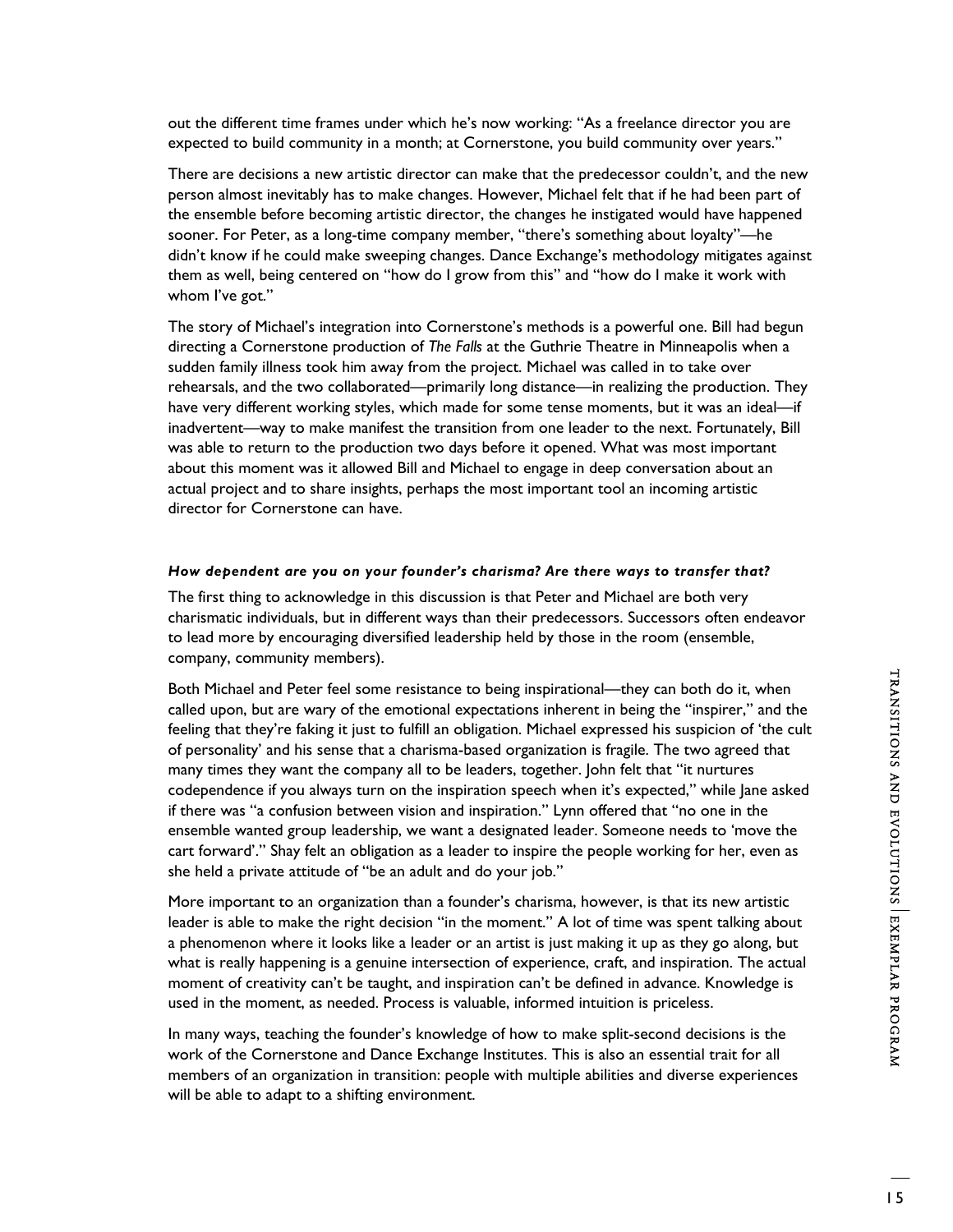## *How will you sustain those who remain?*

Since this investigation took place primarily with "those who remain," this was a topic of much discussion. The participants determined that "people want a formula and a linear process, but what this requires is accepting a certain amount of mess and failure."

One of the great realizations at Cornerstone was the importance of the managing director and the administrative structure in the artistic director transition. Shay was the primary manager of the transition process, and didn't realize until some time into Michael's tenure how exhausting that process had been for her. Ensuring that an artistic transition doesn't burn out a company's administrative leader was a big lesson.

During the transition at Cornerstone, there was a great deal of insecurity for people about their place in the ensemble or staff. As it turned out, the anticipation was worse than the reality, but there was a lot of jockeying for position in the midst of this change, as people wondered if they were just placeholders or if they would continue to be employed by Cornerstone when the transition was complete. For both companies, the transition was an emotional time. They found that it's often the little things that set off emotional responses—who parks where, who sits where. In these situations, feeling heard is essential for everyone.

In both companies, different leaders were and are emerging because of the transition process. Without the constant presence of the founding artistic director, the quantity of reliance on that person changes, and there's less hero worship (with all its attendant difficulties). The transition process also often makes people reactive instead of responsive. It also forces people to question their loyalty—is it to the company or an individual?

For companies in the \$1 to 2 million range, the staff members who carry out the daily work have no real room for advancement—they are often one-person departments. So finding alternative ways to acknowledge growth and experience is important, and also a struggle.

At Dance Exchange, there has been a deliberate increase in transparency between the leadership team and the rest of the company. They are making use of residency practices in semi-annual two-day full company meetings: techniques like "weather reports" that forecast and report on current company health, and "parking lots"—a place to park issues and ideas that can't be solved in a two-day meeting. The parking lots help get rid of the "I don't know why we don't do [X project]" syndrome. These meetings are opening up how decisions are made, and squelching the "they are behind closed doors manipulating our lives" feeling.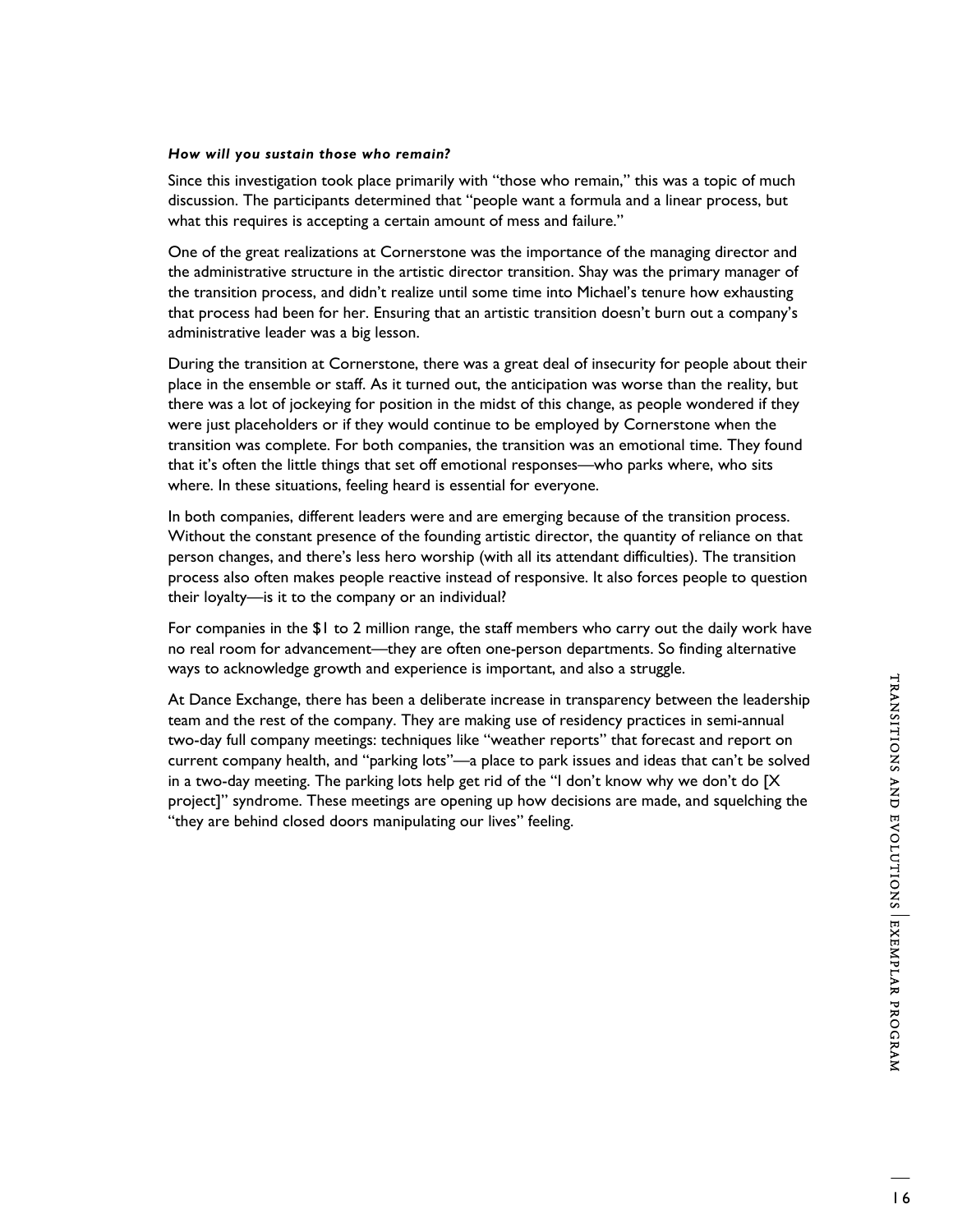## **The Decision-Making Process**

Key findings:

- ♦ Good decisions are grounded in reflection, implemented as policy, and communicated clearly.
- ♦ In founder-led and ensemble organizations, the sense of ownership is higher among the artists and staff than among board members; boards are participants in the transition process, but are not the primary drivers or sole decision-makers.
- ♦ Transitions and evolutions take more time than planned—even when the planning is for a long time.
- ♦ Transitions and evolutions don't stop with the artistic leadership of the organization. Everyone is affected.
- ♦ A strong communications plan—both internal and external—is crucial for success.

#### *Are you willing and able to take the time to reflect?*

As is evident by the substance of this report, both companies were willing and able to take the time to reflect on their transition processes—before, during, and after—although there was and is a desire for even more reflection. Answering the "what are the essential qualities you want in an artistic director" question with staff, board, and ensemble/company is a starting place for the kind of reflection a process like this demands. More profound questions about culture, structure, mission, and impact also come into consideration.

Throughout the three meetings, the participants emphasized that a transition process has its own cycle of emotions, including doubt, understanding, and integration. Participants were made to understand that it was okay for them to mourn, get angry, and be frustrated, and to recognize that transitions cause fear among many people.

# *Who makes the decision about who becomes the succeeding artistic director? Who participates in the decision-making process? How? In what order?*

In a traditional nonprofit arts organization, this decision is made by the board of directors, which holds that fiduciary responsibility. But neither Cornerstone nor Dance Exchange can be called traditional. For Cornerstone, the board formed a search committee and had the final say, but the ensemble had a significant voice in the process and the staff was consulted as well. Cornerstone hired a search firm, but Shay found that the majority of the day-to-day work of managing the search fell to her. Bill was not part of the search committee, and was clear that it was not his decision to make: "I was consulted in a nice grandfatherly way. That allowed me to care a lot about the outcome, but also be detached from it."

For Dance Exchange, the transition that is continually manifesting itself has been in process for a very long time, in multiple iterations. Because it has been a primarily internal process, the board's involvement in choosing Liz's successor has been limited. Still, there have been hours of discussions with the board over the last ten years, as the nature of leadership among the staff artists has changed. In 2007, the board struggled to understand that the leadership team was a shared leadership structure. This ultimately resulted in the board appending "& CEO" to Jane's managing director title so that it has a single point of accountability.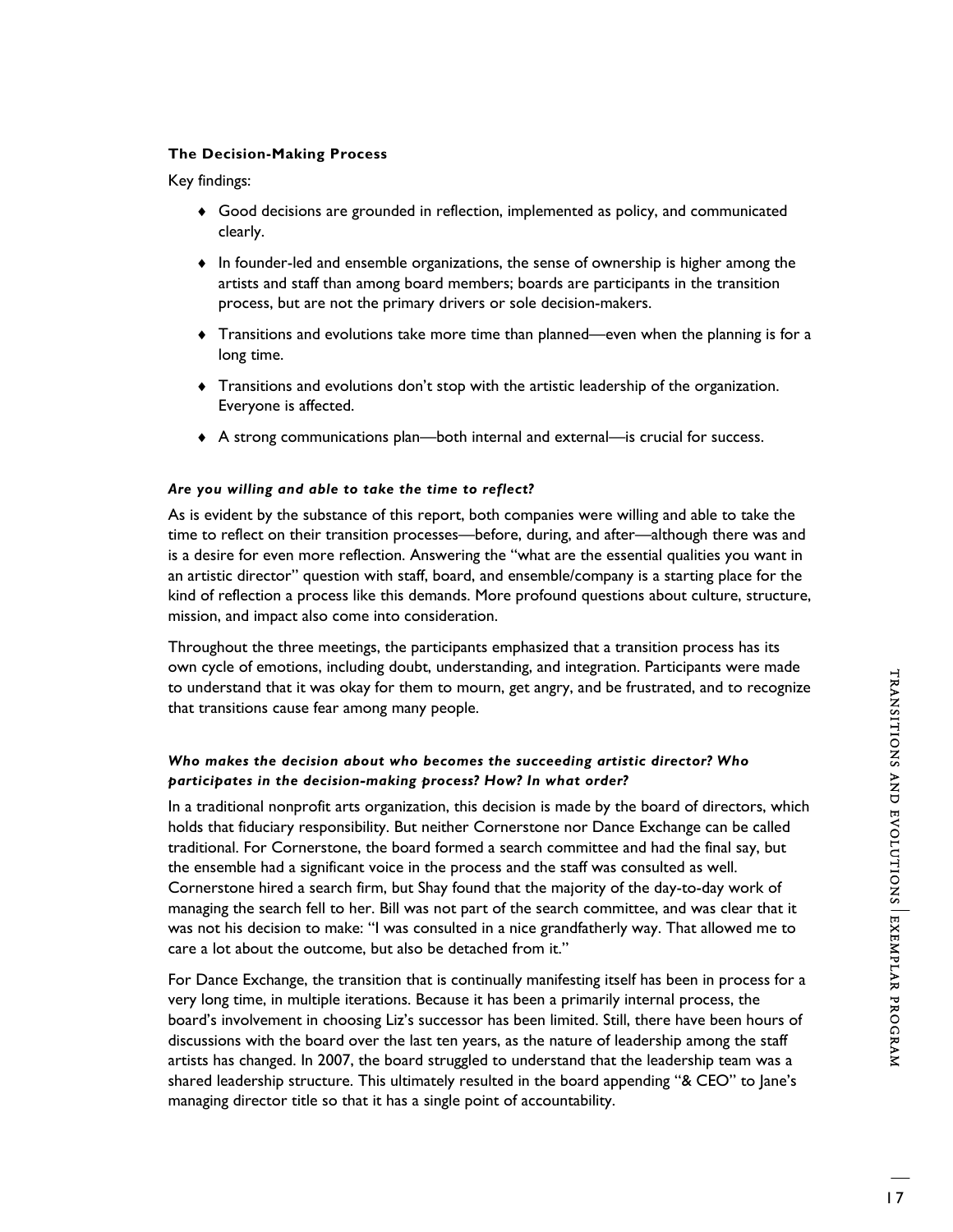# *Who will determine the parameters of the process? What span of time do you want from the founder's decision through the succeeding artistic director's first anniversary?*

What Cornerstone learned from its long process was to add a year of continued transition past the date of when the founding artistic director departed. In its case, this meant that the total transition process took close to three years. Bill announced his departure, in a carefully crafted way, two years before his last day. He felt this "allowed the company to be much more deliberative, and made the process gradual and organic. The intent was to make the transition safer for the ensemble, the staff, the board, our community partners, and, not insignificantly at all, our funders." For Shay, however, the transition process was an additional job on top of her responsibilities for day-to-day management of the company, and three years yielded pretty substantial "transition fatigue." Because of the long transition, the staff, ensemble, and board were always in flux, which left people more vulnerable when smaller (normal) transitions happen.

Time was spent discussing the "corporate model" of transitions that have limited overlap between preceding and succeeding leaders. Everyone in the Dance Exchange and Cornerstone camps agreed that this approach would have been a bad fit for the personal nature of their organizations, and the ways that the companies are typically affected by change. Transitions and evolutions have a huge impact because of the commitment needed from each individual in this size of organization.

For both Cornerstone and Dance Exchange, the founders, in negotiation with other staff members and the board, determined the parameters of the transition process.

# *How prepared are all your stakeholders for this process? Stakeholders include the founding artistic director, the search and transition process leader, the board, the staff, and the artists.*

Cornerstone prepared for the transition by developing a strong communications plan (see below) and convening a series of meetings to re-affirm the organization's mission in the face of this change. Because the Dance Exchange process has been ongoing for nearly a decade, it's hard to know whether people were prepared for it before it began, or became accustomed to the experiments and changes along the way. Either way, there will be grief and joy as part of this process, for which all involved need to be as ready as human beings can be.

# *"Your founder…and who else?" Who else is likely to leave or change their relationship to the company because of this transition?*

This question revealed itself to be surprisingly pivotal in these discussions. One of the early meetings focused on individuals' assumptions about the process. Shay expected to see attrition from the ensemble, but what she got was staff attrition instead. This was attributed to changes in funding cycles and some of the unfinished business a founder inevitably leaves behind.

For Dance Exchange, the most profound change in the organization was unexpected. It was not Liz who left but the previous executive director, whose tenure in the job ran from mid-2002 to the end of 2005. Jane, who previously was the company's partnerships director, became managing director. Since early 2006, she has endeavored to bring a new level of transparency to financial planning and reporting at Dance Exchange, engaging many more staff members in the creation and management of the budget.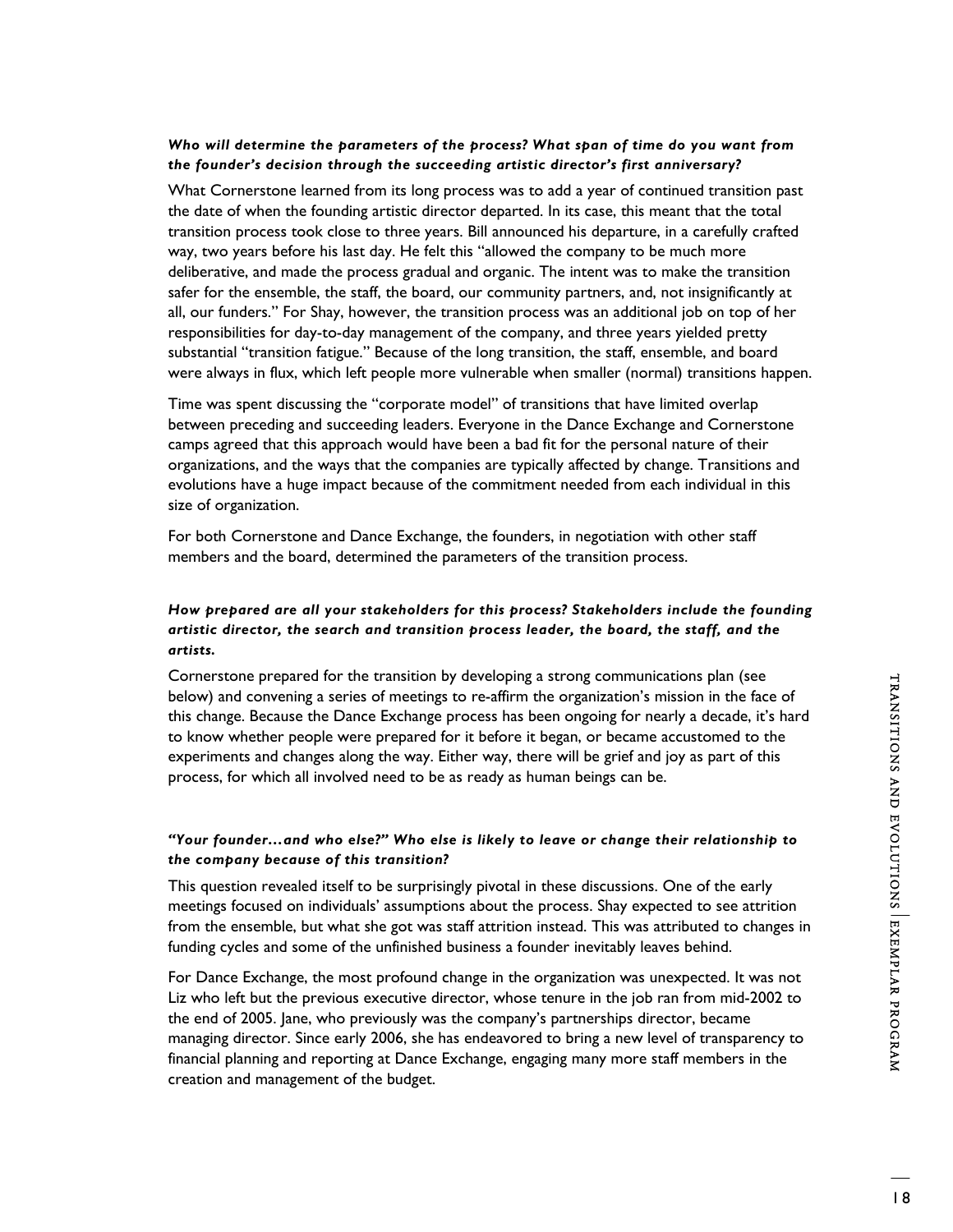Both of these experiences show that organizations entering a transition phase need to prepare for administrative as well as artistic changes as part of the process. An incoming artistic director may choose to shake up the existing staff—and is almost expected to do so, but the shake-up may be independent of the new artistic leader's wishes and intent.

## *What will your internal and external communications plans be?*

Both companies are expert at telling their stories, and emphasized the importance of this throughout the transition process. The internal communications plan is about keeping board, staff, and artists in the loop about the nature of the forthcoming change. The external communications plan is for funders and audiences, although the timing and messages for those two sets of recipients are quite different. The former artistic directors spoke about this during a joint interview.

Bill: Communication is the most important thing that we can do as leaders in transition. One thing we were very good about was coming up with the communication plan about who knew that I was stepping down, and when, making sure people felt involved in that decision, and they felt safe and excited about the future of the company.

Liz: One piece of this is how I talk about it and to whom do I speak and which story do I tell when I'm talking. I'm always positive about the artistic outcome of the change. And always underlining that this is about a set of principles and ideas that exist beyond personality, and the best way to understand that is to support other people's work. I never miss a beat to talk about that. There's a piece of that that's internal and took five years of talking to get the board and dancers to understand.

Communications plans, like all other plans, are living documents and require consistent implementation in order to be effective. Dance Exchange, which gets questions from funders and potential presenters about its shifting organizational leadership structure, recognizes that this will be a long education process.

# **CONCLUSIONS**

Laurie observed, "You only lose a founder once." This is true for Cornerstone, until you factor in the role the ensemble plays in holding organizational memory the way a founder does. For Dance Exchange, the founder is not lost; in fact, she's making more work than ever before, in part because of her freedom from some administrative responsibilities. Dance Exchange leaders found the opportunity to compare their circumstances to Cornerstone's transition revelatory in many ways, and it strengthened their belief that their process—which they have written about as "gradual, evolutionary, and iterative"—defies the simple label of "founder transition" and is better described as a "redefinition of leadership structure."

For both of these organizations, this change process has ushered in a new era, the next in the series of evolutions each company has undertaken. Cornerstone saw the end of an era when it moved to Los Angeles and stopped being a nomadic company, for example. In the discussions, it was much more useful to speak of eras in a company's development, rather than generations of leadership. An individual's experience within an organization is defined in part by the point in time when they enter the organization. Significant changes like moving or leadership departures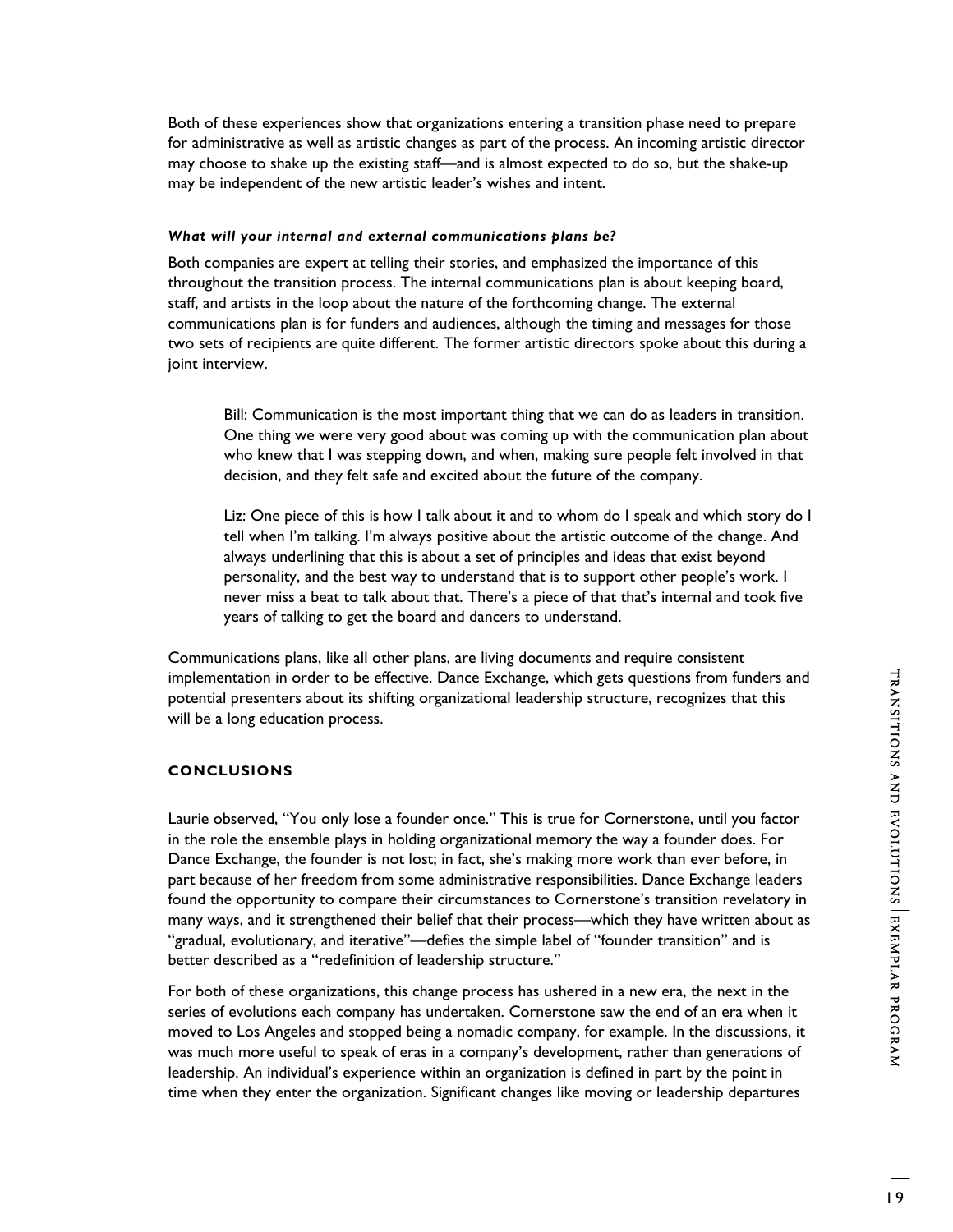mark changes in eras. Adapting to a new era is a challenge for all involved, and requires innovative thinking on a par with artistic creation.

Change is hazardous, messy, gradual, and fast all at once, and always has at least one unexpected outcome. For both companies, the impact on their art making has been positive. Dance Exchange now has multiple creative voices instead of just one within the company. It is looking at microenterprise financing models to use in supporting an even greater diversity of artistry. Cornerstone has begun a new cycle and is making powerful new partnerships, as well as welcoming new staff members into the fold. People are learning to work together in new ways, with different distributions of authority.

More change is yet to come for both of these companies, as both recognize that a founder transition or leadership redefinition is just one kind of transition in the life of an arts organization. However, the profundity of the change causes—demands—a moment of reflection that, if handled well, can deepen the company's commitment to its core principles and methodologies. That has certainly been the case for both Liz Lerman Dance Exchange and Cornerstone Theater Company: Their artistic and economic futures are predicated on leveraging their knowledge resources and finding new markets for what they have to teach.

In some ways, this increased orientation toward intellectual capital is the true hallmark of both of these transitions. As Cornerstone and Dance Exchange move into their next eras, knowledge will be at the center of their organizations, surrounded by a variety of charismatic personalities who are capable of interpreting that knowledge for diverse audiences. The people within these organizations have had the ability to be mindful in the midst of the inevitable mess that emotional situations generate. One result of this investigation is that the seven colleagues who participated in it now have peers to call upon for a reality check. It's reasonable to expect that these relationships and this new knowledge will make future changes a little easier to wrangle.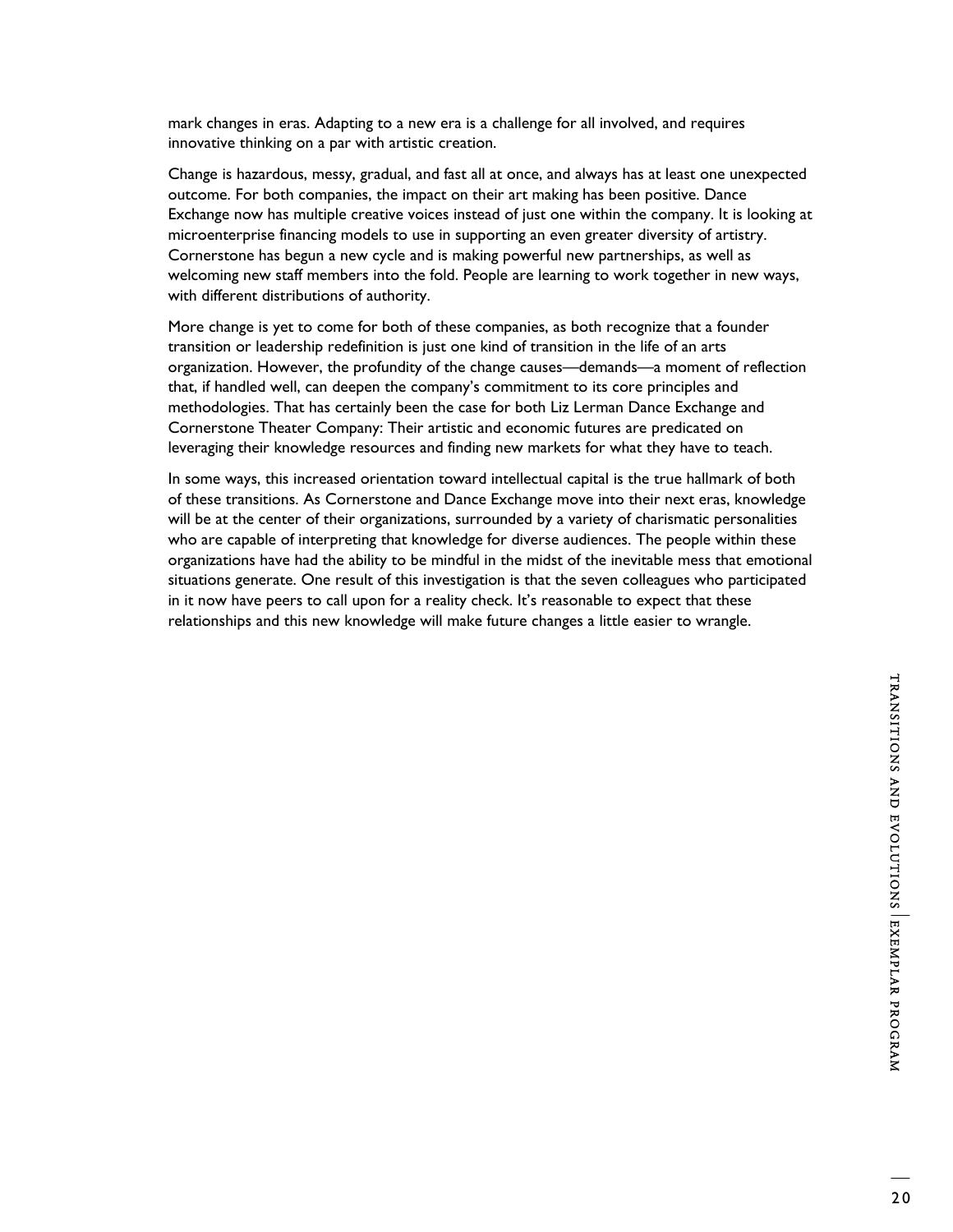

April 3, 2007 meeting in Los Angeles. Standing, from left: Peter DiMuro, Shay Wafer, Laurie Woolery, Lisa Mount, Michael John Garcés; seated: John Borstel, Jane Hirshberg. Photo (and porch): Bill Pullman

*This paper was supported by the Animating Democracy/Working Capital Fund Exemplar Program, a program of Americans for the Arts in collaboration with the LarsonAllen Public Service Group, funded by the Ford Foundation.*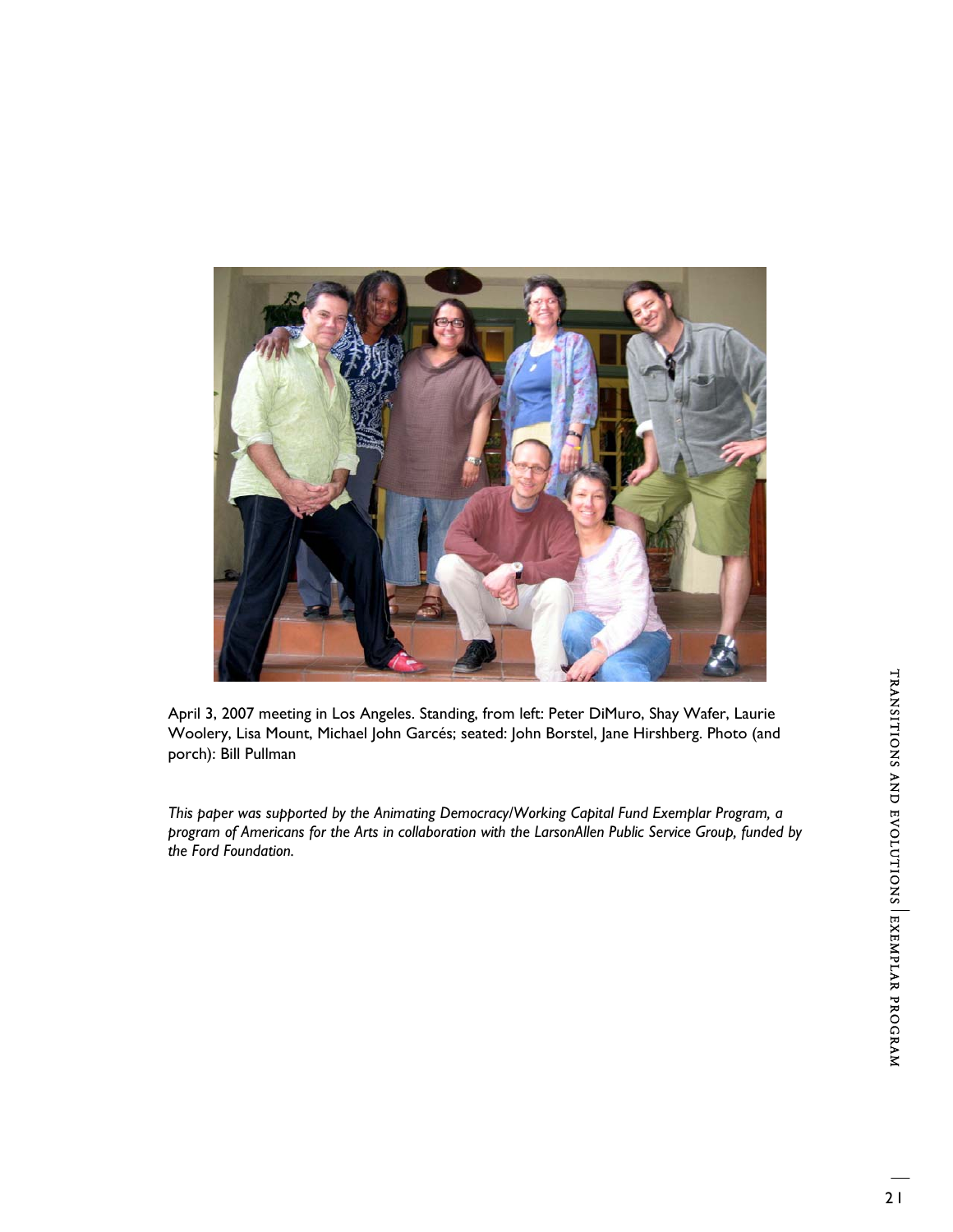# **ATTACHMENT A: QUESTIONS TO CONSIDER WHEN ENTERING A FOUNDING ARTISTIC DIRECTOR TRANSITION**

This set of questions was developed by the participants as they distilled what they had learned from one another during this investigation.

## **Fundamental Questions**

- Is an ongoing founder relationship desired? Are all parties willing?
- Should you continue to exist as an organization? Why? What is core to your organization? Is your mission valid?
- Are your mission, philosophy, and methodology sustainable without your founder?
- What parts of your mission and company aesthetic must you keep? What might you change?
- What are the essential qualities you want in an artistic director?
- Do you know your organizational culture?

## **Questions about the Future**

- Where do you want to be and what do you want to look like in five years? In ten years?
- What opportunities are ahead of you because of this moment?
- Will you change your leadership structure as part of this transition?

# **Financial Implications**

- What are the costs and benefits of your founding artistic director staying or leaving?
- What will the financial impact of this transition be? How can you lessen the negative financial impacts?

## **Legacy and Relationships**

- What are the current definitions of the founding artistic director's legacy?
- How will the founder be honored, acknowledged, and remembered?
- How will you prepare and create tools for the new artistic leader?
- How dependent are you on your founder's charisma? Are there ways to transfer that?
- How will you sustain those who remain?